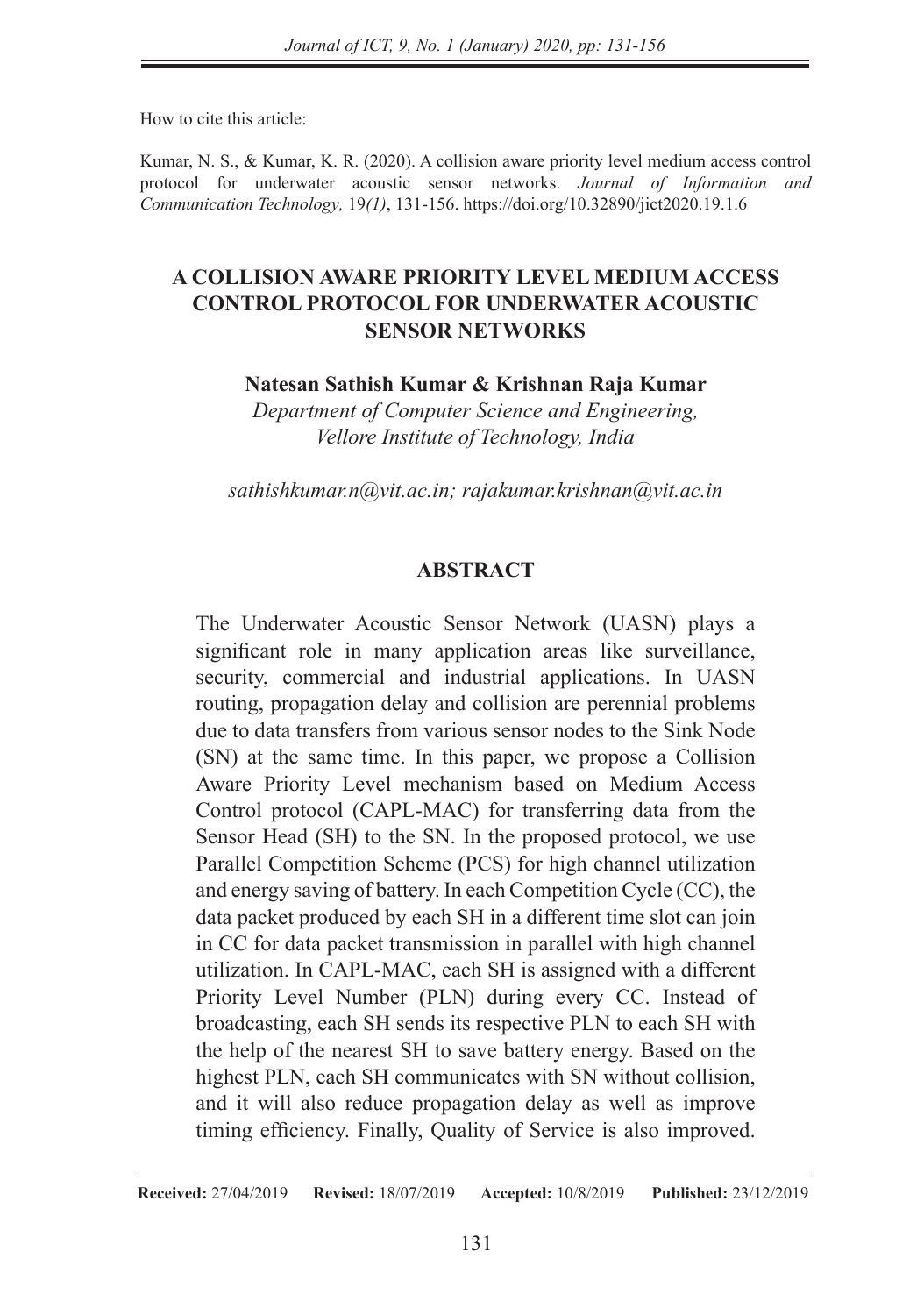We adopt the single-layer approach with the handshaking protocol for communication. We carried out the simulation utilizing Aqua-Sim Network Simulator 2. The simulation results showed that the proposed CAPL-MAC protocol achieved the earlier stated performance rather than by existing protocols such as Competitive Transmission-MAC and Channel Aware Aloha.

**Keywords:** Underwater acoustic sensor network, medium access control protocol, handshaking protocol, channel aware aloha, quality of service**.**

### **INTRODUCTION**

Underwater Acoustic Sensor Networks (UASNs) play essential roles in collecting data in underwater environments for a plethora of applications, such as water quality monitoring, military operations, underwater exploration monitoring and habitat monitoring. The primary objective of this study is to avoid collisions in an acoustic sensor network using the Collision Aware Priority Level-Medium Access Control (CAPL-MAC) protocol. The research scope of this study covers the impact of factors, such as throughput, propagation delay and energy efficiency, on the quality of service and the effects of collisions. The aim of the study is to improve Medium Access Control (MAC) protocol using our proposed protocol. Sonar sensors consist of a small device and a battery. In a UASN, all types of sensor nodes are used for collecting data and sending them to the surface station. Data are also transmitted to a satellite and offshore sink. When the data packet is sent to the surface station or sink node, there will be possible collisions in the network due to multiple sensor nodes communicating with the sink node (Luo, Pu, Peng, Zhou, & Cui, 2015). Many existing MAC protocols that were proposed in the past were based on contention-based protocols (CBPs) and contention -free protocols (CFPs).

CFPs can be divided into Code Division Multiple Access (CDMA) based on time slots. Frequency Division Multiple Access (FDMA) is based on frequency and CDMA is based on code. CBPs are divided into ALOHA, Multiple Access with Collision Avoidance (MACA) and Carrier Sense Multiple Access (CSMA). Traditional MAC protocols are not suitable for all applications, especially when a long propagation delay occurs in a UASN (Li, Xu, Diao, Wang, & An, 2016). In conventional MAC, the Ready to Send (RTS) and Clear to Send (CTS) protocols are used from the source to the destination. The RTS and CTS are used for collision avoidance. However, these protocols will reduce the energy and throughput efficiency for some applications, such as a commercial sensor network in a UASN. The end-to-end delay will also be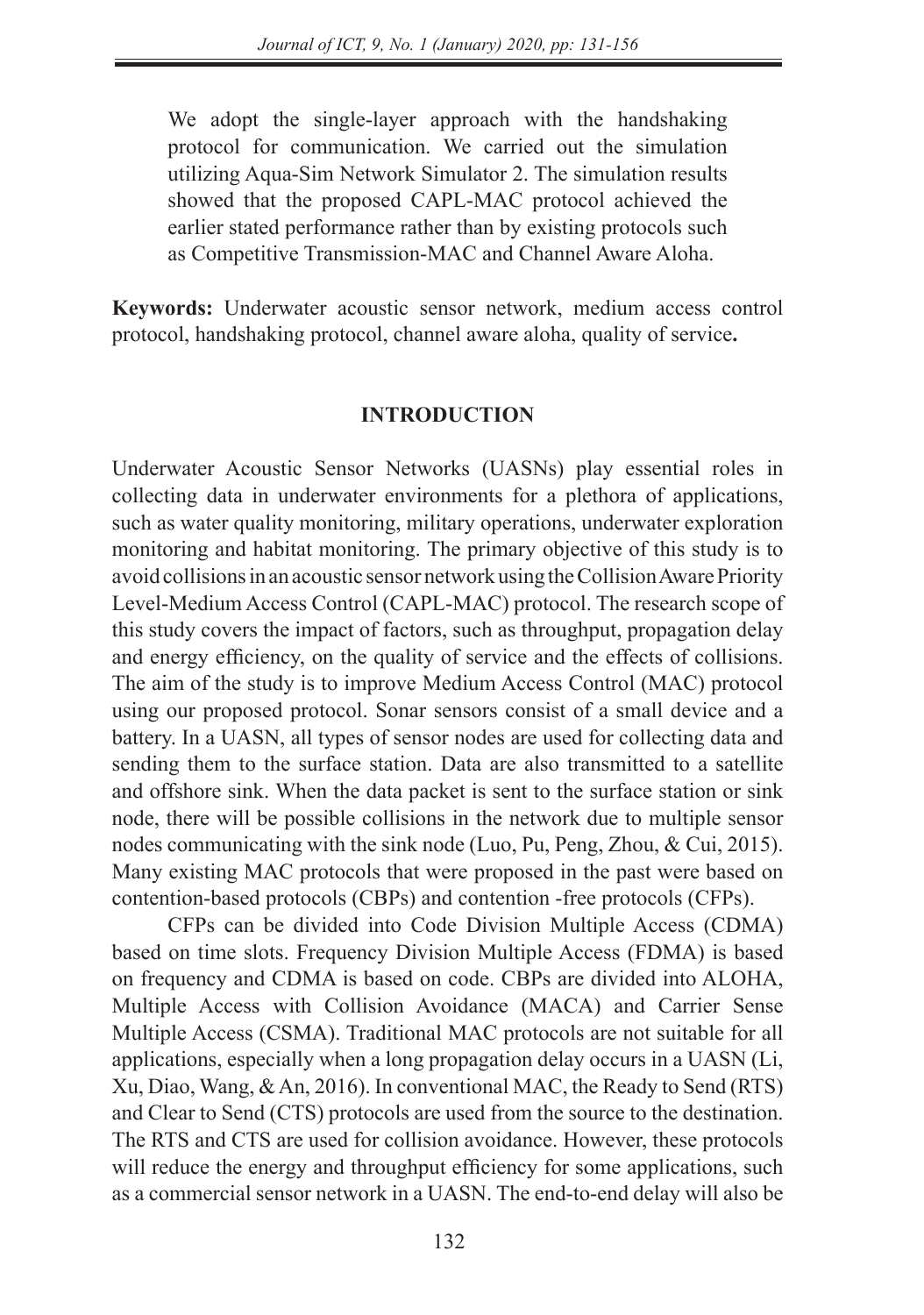very high during collisions in a UASN for some applications. The underwater depth is also one of the essential factors in our proposed model. Under Water Sensors (UWSs) are placed at great depths under water. Due to the propagation delay, the time efficiency of deep UWSs is very high (Bharamagoudra, Manvi, & Gonen, 2017).

An ultrasonic sensor is a device that can measure the distance of an object using sound waves in a UASN. The ultrasonic sensor always sends the sound waves to detect any object in a UASN. There will be multiple waves that are received from different directions in the water. Due to the various waves, invariably, there will be propagation delays that occur when signals from multiple sensors collide with each other as they approach the sink node (Azad, Hasan, Nandi, & Pathan, 2015). In our paper, we do not consider spacetime issues and power allocation. Our proposed model concentrates only on the data link layer of the International Organization for Standardization (ISO). All incoming and outgoing data are processed based on the UWSs and SHs. If data processing takes more time, then battery life is reduced (Alfouzan, Shahrabi, Ghoreyshi, & Boutaleb, 2019). Our proposed CAPL-MAC model uses small battery power during the transmission of the Priority Level Number (PLN) and data packets. In this article, we used SHs only to transmit data from a group of UWSs to a SN. At the same time, we used the parallel Competition Cycle (CC) mechanism for CAPL-MAC to allow the SH to quickly participate in a new round of competition cycle before the old round is completed**.**

#### **RELATED WORK**

Luo et al. (2015) proposed a new MAC protocol called CT-MAC. In this work, the authors considered a multi-user uplink to the sink node. The authors improved energy and channel utilization by using parallel competition. This improvement was confirmed using two different approaches. The authors used a random priority level for the user in an acoustic sensor network. Based on the highest priority, the node could communicate with the sink node. A MATLAB simulation was used for its proposed model. Li et al. (2016) suggested that the DBR-MAC protocol should be used for improving energy costs and fairness. These authors used the handshake protocol for their proposed method. The handshake protocol depends on the cross-layer approach, and it forwards data packets from the source hub to the sink hub in a UASN. These authors used Aqua-Sim for the simulation. They compared DBR-MAC with three protocols, namely, the M\_FAMA, DOTS and S-FAMA. The authors proved that DBR-MAC produces high energy, high throughput with low delay. Chen, Cheng, Yuan, Su, and Ma (2018) predicted round trip times using Bayesian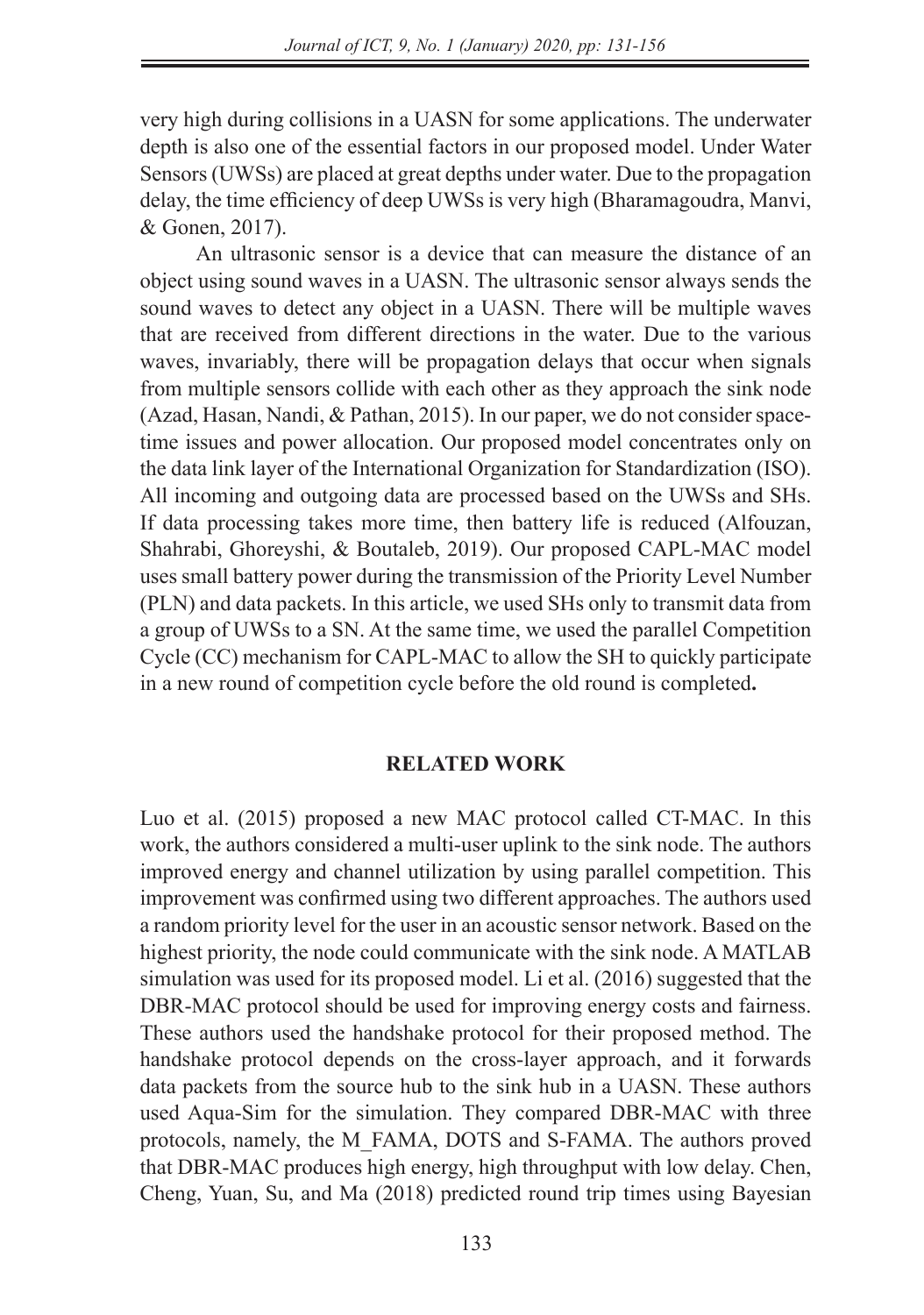linear models and the adjusted recovery time objective with the expected value. These authors compared the model with Karn's algorithm and proved that it increased throughput in an underwater acoustic sensor network.

Li et al. (2016) proposed a new MAC protocol with the full-duplex mode for collision avoidance using long propagation delay in an acoustic sensor network. These authors considered complete duplex collision avoidance to increase both spatial and temporal reuse, and they used the handshake process for their proposed MAC protocol. These authors proved that the new MAC protocols were more efficient using an Aqua-Sim simulation. Tang, Shi, and Dong (2018) explored the power assignment system for the control part of the hand-off convention and time-exchange hand-off convention. The observed improvement in the time-exchange was because of the transfer convention by breaking down streamlining capacity. The power-allotment issue could be converted into a raised effect. Finally, these authors proposed time-exchange transfer, control exchange hand-off, information transmission and energy transmission conventions for acoustic sensor organization. These authors proved the results using a simulation.

Yang, Ssu and Yang (2015) investigated the likelihood of an impact between any two-sensor data node transmissions in a UASN. These authors considered the recreation rate, and the results proved that an adequate information rate helped in preparing the arrangement of a UASN**.** In light of the demonstrated outcome, the delay aware energy efficient protocol (DEEP) was proposed. This method incorporates vitality with various parameters in which the 3-dB transmission capacity determines the separation of data between any two-sensor nodes. The DEEP is utilized to avoid impact and to decrease the number of crashes in a UASN system. The DEEP also incorporates end-toend postponement and acquired higher information rate and low vitality by using additional available transmission capacities. The result has been proven through a simulation using an NS2 based on the underwater module. Morozs, Mitchell, and Zakharov (2017) proposed the two-Macintosh convention, the Accelerated TDA-MAC and Transmit Delay Allocation MAC (TDA-MAC) to the sensor nodes to eliminate clock synchronization, which is centralized. Propagation delay and data transfer rate are reduced in the simulation of the sea bed. As far as the propagation delay and energy efficiency are concerned, the proposed model outperformed the conventional MAC protocol that is based on contention and the T-LOHI protocol in a UASN.

Dhongdi, Nahar, Sethunathan, Gudino, and Anupama (2017) proposed the cross-layer three-dimensional protocol stacks for acoustic sensor nodes. These authors mainly considered the energy and overall performance of the existing research. The proposed protocol is used for ocean column monitoring, and it combines data link, physical, network, application, and transport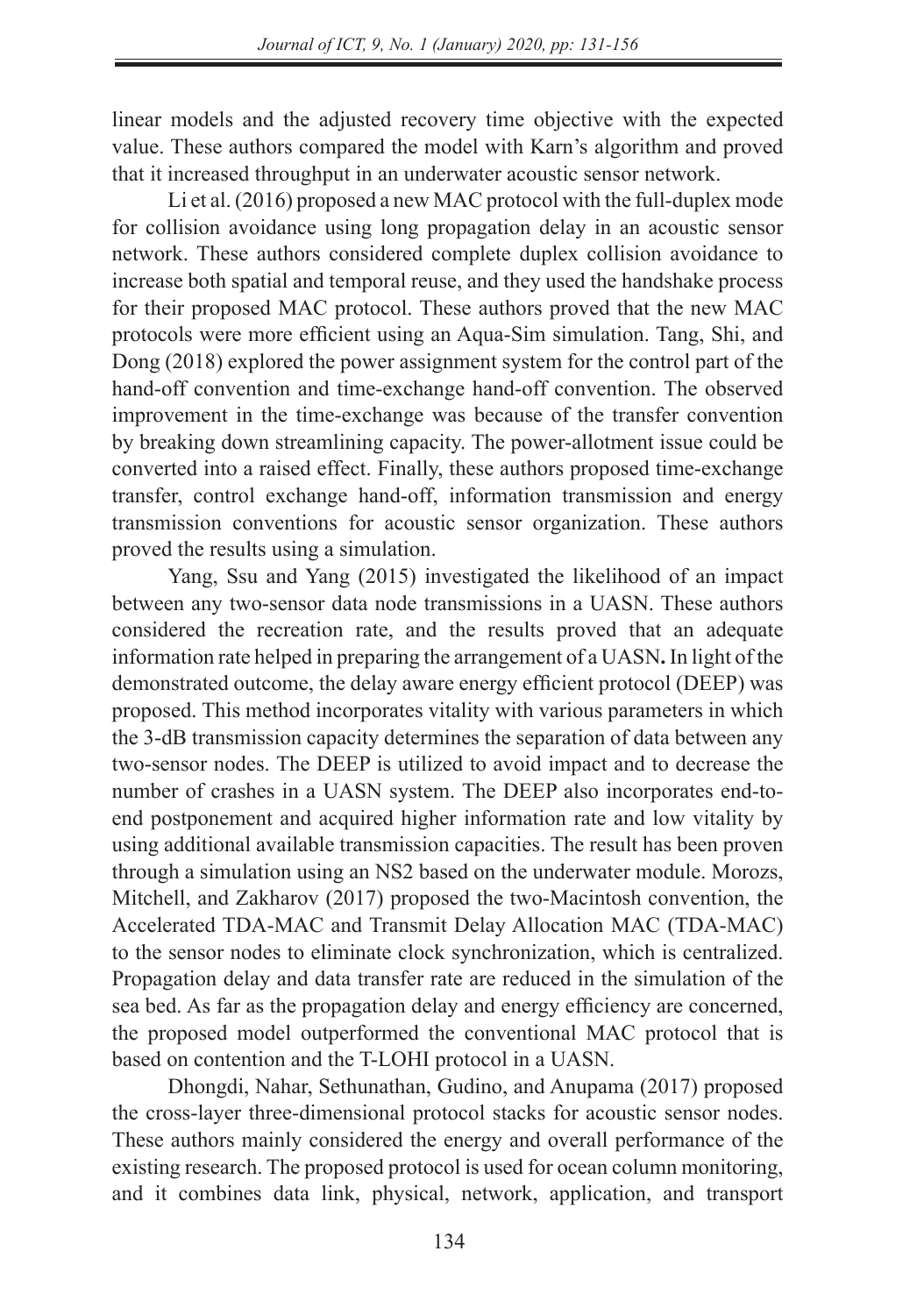layers with power management, clustering and time synchronization. This protocol was effectively implemented via the open-source acoustic sensor arrangement using an untersim simulation. In this work, various parameters were considered while analyzing network performance, the power levels of cluster head nodes, and the dimension of a column and the duty cycle of TDMA MAC. Muthukumaran, Chitra, and Selvakumar (2018) investigated the improvement of energy-efficient clustering based on a power dynamic and hierarchical routing at the node level. The proposed routing protocol provides three different routing schemes, namely, the hierarchical path using multihop (HRMH), hierarchical routing using multilevel and hierarchical routing using cluster identification (HRCI). The HRMH assigns cluster heads at each level over the entire network. The analysis outcomes and experimental results proved that the HRMH is more energy-efficient than the other two proposed protocols.

Nowsheen, Karmakar, and Kamruzzaman (2016) proposed data delivery with path reliability awareness for reliable data transfers so that there is delay tolerance in a UASN. These authors mainly considered the high error rate and long propagation delay in a UASN. Data transfer reliability is meaningfully enhanced by optimizing reachability to gateways, coverage likelihood using probabilistic estimation and the next hop forwarder based on its link dependability. These authors proved the results using a simulation and confirmed that the proposed protocol improved performance with increased energy efficiency and low overhead. Fan, Chen, Xie, and Wang (2013) suggested a hybrid reservation-based MAC (HRMAC) protocol. To reduce the number of collisions, spectrum spreading technology was applied and found to be very useful. Simultaneously, a channel could be reserved using several data nodes to dispatch data packets. After making such a reservation, the data nodes dispatched their data in a specific sequence. The nodes improved channel efficiency, and the simulation results showed better performance based on high throughput, propagation delay, and energy efficiency.

Mohamed, Zainudin, Sulaiman, Perumal and Mustapha (2018) made a proposal based on studying specific human activity(s). The sensors for accelerometers were fixed in smartphones. Multiclass classification (MC) is a general purpose classification method. These authors reduced the multi-label classification build time using the Label combination method. This method outperformed the existing MC protocol. Nasir, Ku-Mahamud, and Kamioka (2019) proposed adapting the parameter values for an Ant Colony System (ACS) and practically validated its performance. These authors used every thinkable parameter value within a specific range. Every parameter's best possible value that improved power consumption, latency and throughput was experimentally determined. Shanmugasundaram, Mohmed, and Ruhaiyem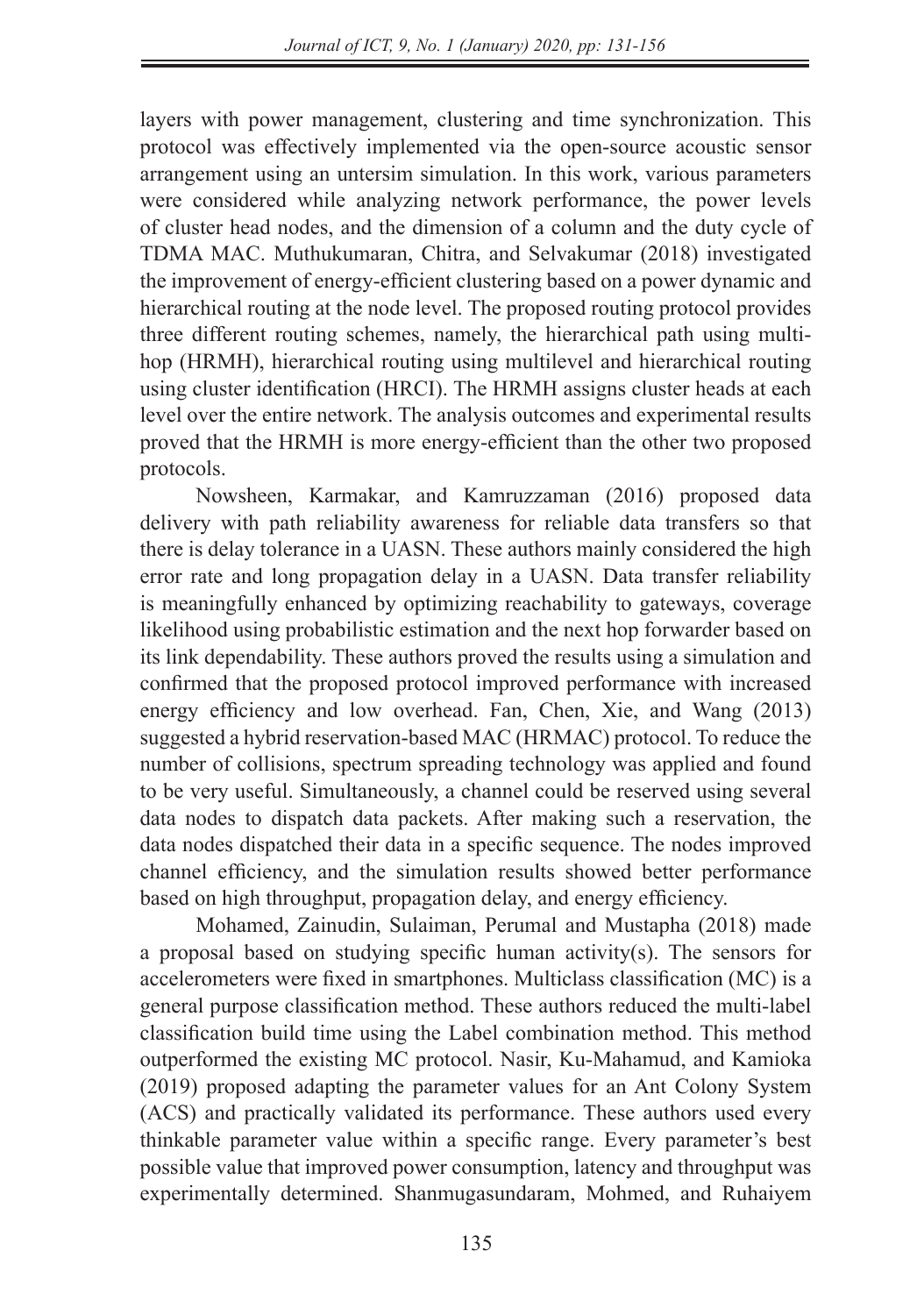(2019) proposed an algorithm for minimizing Equal Error Rate (EER). This algorithm serves as a performance measure in biometric authentication. It is known as the Hybrid Improved Bacterial Swarm (HIBS). Finally, the authors optimized priority-based biometric authentication. Cheng and Li (2017) found a strategy for replicating data that are required in the data grid of a wireless sensor network. This strategy has to consider the decay of data files, their exponential growth and how they are interrelated with each other. OptorSim is employed to obtain the simulated output.

Bharamagoudra, Manvi, and Gonen (2017) devised a routing protocol based on an energy efficient and multipath channel and depth-based agent. When an event occurs, the event initiates a dynamic clustering process. The cluster head enables the collection and aggregation of data through data sensor nodes where the event occurred. A mobile agent and its clones are utilized by the data cluster heads to start the routing. This routing leads to a surface gateway via different paths. The method is based on channel quality, energy, propagation delay and hop count. Finally, the authors proposed an agentbased dynamic traversal algorithm to achieve better reliability and network environment. Rani, Ahmed, Malhotra, and Talwar (2017) proposed a chain based routing protocol with better energy efficiency for a UASN. Various features are considered in this protocol, such as the cluster head, network topology, cluster coordinators, node mobility, relay nodes and underwater dynamics, during data transmission. To maintain the nodes' loads, stated features are considered after a period. Location-aware data nodes form the distance- based communication criterion. This criterion is useful during the steady state to oversee domains. However, in its dynamic counterpart, data communication irrespective of node location is imperative. Obviously, hop to hop type relay node communication improves the process. Relay nodes upgrade the data to be much more reliable. The energy and data packet delivery, and the proposed protocol are superior to the cache array routing protocol. The authors validated this protocol using a MATLAB simulation to prove the improved node communication costs and network lifespan.

Darabkh, Wala'a, Hawa, and Saifan (2018) formed a Modified Threshold-based Cluster Head Replacement (MT-CHR) protocol. This protocol changes a general node in any round to be a CH based on a new probability. This assumption is in fair agreement with the LEACH protocol. These authors recommended a fresh expression for energy at the threshold. Here, attention is given to avoid data packet losses and the first node's death. The evaluation is performed by measuring network lifespan, live data nodes, and various performance metrics of network utilization. The stated protocol is superior to T-LEACH and LEACH protocols based on comparisons. In the context of a UASN, the mentioned protocol is well-suited and appropriate,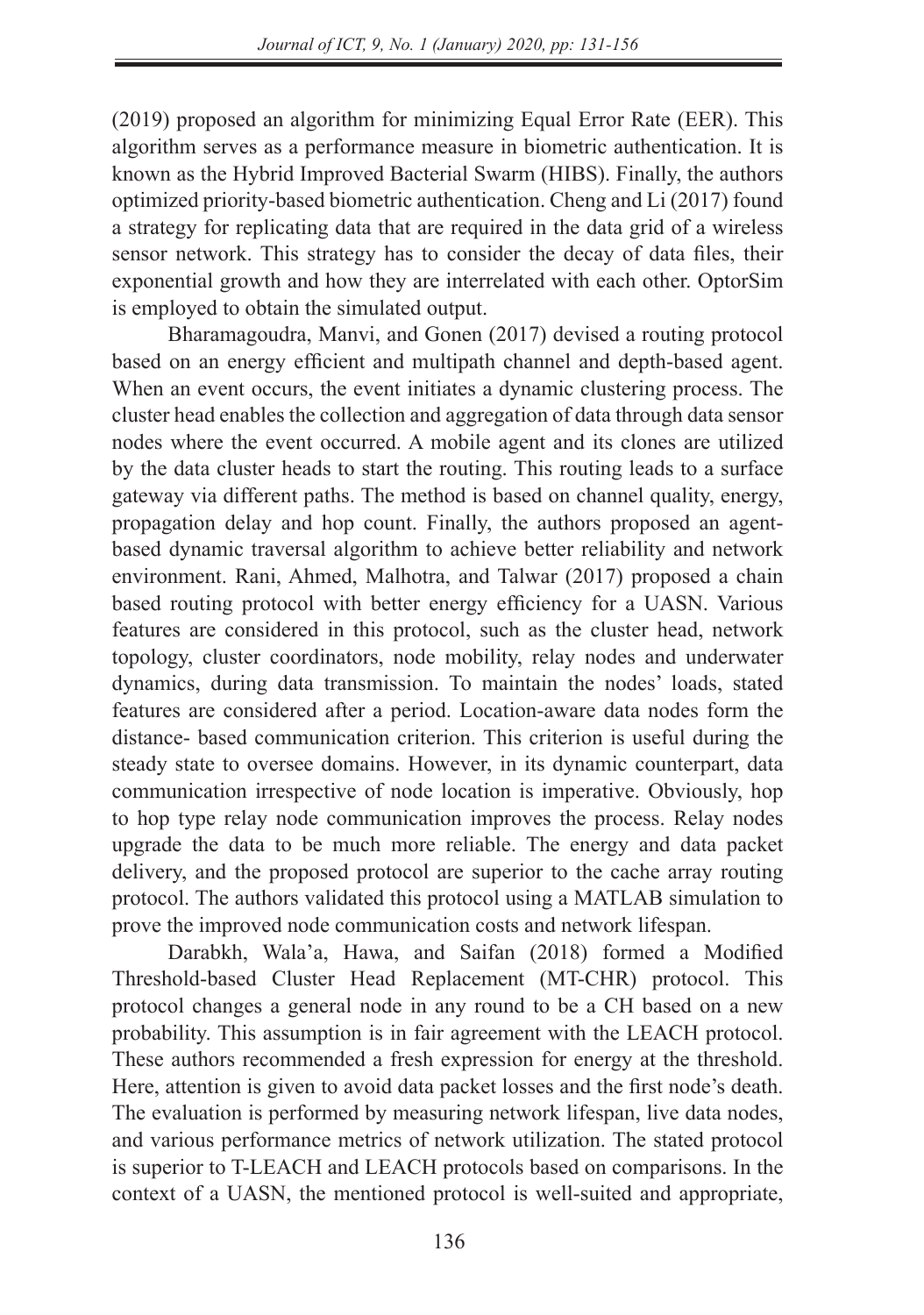since it lengthens a network's lifespan. Azad et al. (2015) examined different topology-based routing metrics' functioning in a UAN-architecture. Here, instead of active probing-based routing metrics, topology-based routing metrics were chosen, since in UASN many nodes depend on batteries. A new routing metric named the Cubic Minimum to Average Signal-to-Noise Ratio (CMAS) was designed. This metric is compared with other topology-based routing metrics in a UASN. The simulation results showed that the method provides increased throughput compared to other methods.

Cheng and Li (2017) proposed a couple of integrated algorithms for collecting data. The first algorithm relates to Autonomous Underwater Vehicle (AUV) operations. The second algorithm is for multi-hop transmissions. This algorithm, in turn, minimizes power consumption due to imbalances and time delays of an extended period. A way to find the data's importance is determined. Then, the needed delay periods are set. However, this is accomplished without domain knowledge. In other words, with a reasonable delay, based on data priority, the data is delivered to the sink node. The results validated the mitigation effectiveness of the proposed mechanism with respect to priority-based propagation delay, optimal power utilization and longer network lifespan. Zhu, Zhang, Jin, Qin, Xin, and Wang (2016) designed an underwater practical MAC protocol (UPMAC). Based on the network's load conditions, the protocol must adapt. To adapt, the protocol has both low and high modes. The protocol is centered on switches between the various loads that are present. There is a noticeable decrease in the overhead in a period due to turn around. The piggyback system decreases control packet corruption. A method that is based on the receiver is employed by UPMAC during higher loads. This method is helpful in multi-hop and single hop conditions, resulting in a substantially lower data collision rate. Repeated simulations supported the improved performance of UPMAC in a Sea Swarm network and a general network.

Feng, Wang, Han, Qu, and Chen (2018) proposed the Distributed Receiver-oriented Adaptive Multichannel MAC (DRAMAC) for a UWSN. The DRAMAC has a couple of key innovations. One innovation reduces collision probability, and the other innovation selects the channel according to the length of a packet and the load conditions in the receiver network. Existing device performance is improved with these innovations. This method yielded a reduced propagation delay, a better packet generation rate and higher utilization. Alfouzan et al. (2019) suggested a new protocol for a UWSN to conserve power that includes a depth-based layer that is free from collisions. This protocol addresses the issues of effects due to being near or far, uncertainty in spatial or temporal regions and problems in open or unseen terminals. By using layering and a clustering algorithm, this protocol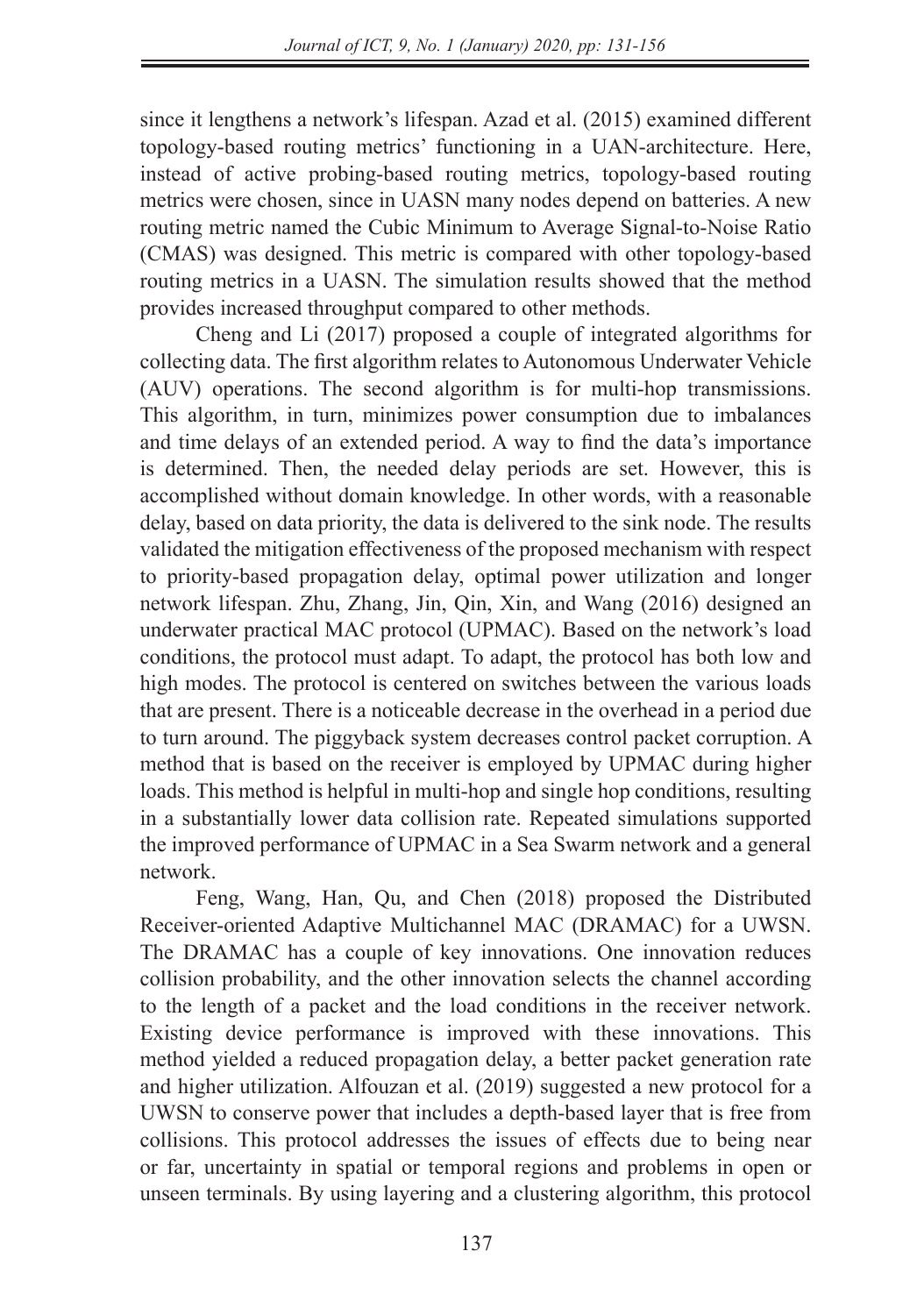schedules transmissions and receipts in an efficient way. Each sensor node is assigned a time slot to access the channel and avoid collisions using TDMA. The simulations proved that this method's performance is superior to others in terms of packet generation rate, energy conservation, packet losses due to different traffic rates and packet delivery ratio.

Chen et al. (2018) designed a model for positioning multilayers in an underwater network. The Poisson distribution centered protocol, which has a varying interval ALOHA, is used to analyze the causes of packet collisions. This protocol is minimized by the addition of random space-time. The evaluation of the results of the effects of localizing in both variable and equal time intervals are performed by comparing data packet loss, localization time and coverage. A huge influence on localizing was exhibited by the MAC protocol when simulations were carried out. In addition, the varying type was 20 percent better than the equal type. Zhuo, Qu, Yang, Wei, Wu, and Li (2019) proposed a MAC with a delay and queue aware adaptive scheduling type protocol for a UASN. This combination minimizes the number of handshaking packets by transmitting using adaptive scheduling, improves throughput of the network, minimizes average power dissipation, reduces propagation delay and improves transmission fairness. Even with varying traffic loads, this protocol is better than conventional protocols. Bouabdallah, Boutaba, and Mehaoua (2018) suggested a multi-channel MAC protocol for underwater acoustic sensor networks. This protocol is found to have better energy efficiency and can transmit without collisions. The single slotted control channel avoids data loss at the receiving end. The multiple channels increase the throughput. This protocol employs two methods for assigning slots: one method is grid-based, and the other method is based on a quorum. The simulation validates a better packet generation rate, lower power consumption, and lower propagation delay. Table 1 summarizes the related work.

Table 1

| Author &<br>Year     | <b>Proposed</b><br><b>Technique</b> | Advantage                                                            | <b>Disadvantage</b>  | Gap                                  |
|----------------------|-------------------------------------|----------------------------------------------------------------------|----------------------|--------------------------------------|
| Luo et al.<br>(2015) | CT-MAC                              | Improved energy and SH is not used<br>channel utilization            |                      | Time efficiency is<br>not considered |
| Li et al.<br>(2016)  | BBR-MAC                             | Improved throughput. Not incorporated<br>energy & time<br>efficiency | multiple sensor & SH | Chance to observe<br>collision       |

*Summary of Related Work*

(continued)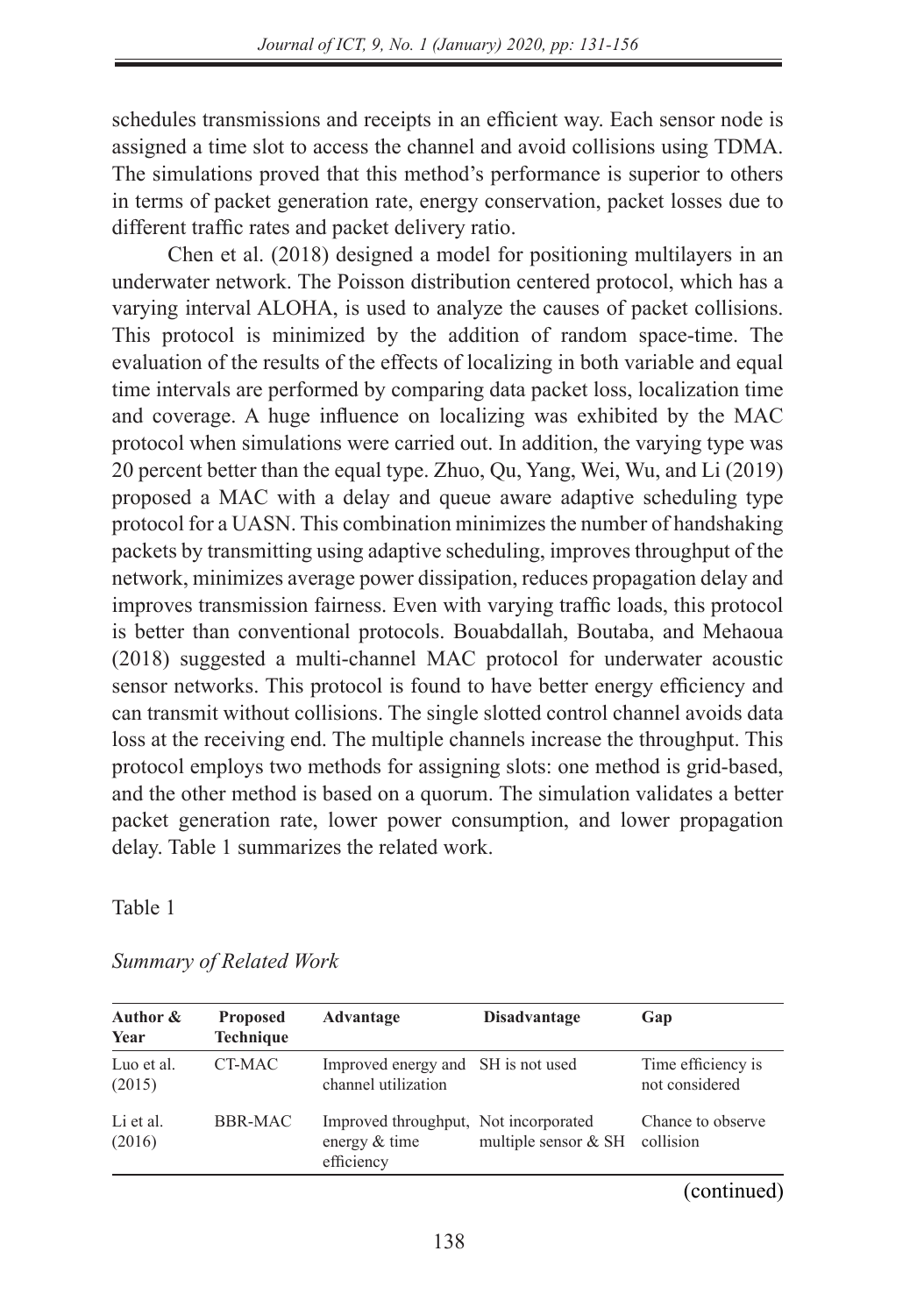| Author &<br>Year                   | <b>Proposed</b><br>Technique         | Advantage                                                                                       | <b>Disadvantage</b>                                      | Gap                                 |
|------------------------------------|--------------------------------------|-------------------------------------------------------------------------------------------------|----------------------------------------------------------|-------------------------------------|
| Chen et al.<br>(2018)              |                                      | Adaptive RTO Improved throughput, Not incorporated<br>energy & time<br>efficiency               | multiple sensor & SH                                     | Chance to observe<br>collision      |
| Li et al.<br>(2016)                | <b>FDCA</b><br>Protocol              | Improved throughput, Not incorporated<br>use of handshaking,<br>propagation delay is<br>reduced | multiple sensor & SH                                     | Chance to observe<br>collision      |
| Tang et al.<br>(2018)              | Throughput<br>Analysis               | Improved throughput<br>& energy efficiency                                                      | Not incorporated<br>multiple sensor & SH                 | Energy efficiency is<br>very low    |
| Yang et al.<br>(2015)              | Deep<br>protocol                     | Improved energy<br>efficiency & collision<br>is reduced                                         | Cluster head is absent                                   | Time efficiency is<br>very low      |
| Morozs et al. TDA-MA<br>(2017)     |                                      | Improved propagation SH is absent<br>delay and throughput                                       |                                                          | Time efficiency is<br>not effective |
| Dhongdi et<br>al. (2017)           | Cross-layer<br>Protocol              | Energy efficiency<br>alone is considered                                                        | Collision and<br>propagation delay not<br>accounted      | Time efficiency is<br>not effective |
| Muthu-Kumar ENEFC<br>et al. (2018) |                                      | Improved energy<br>and increased network present<br>lifetime                                    | A few sensors are                                        | Energy efficiency<br>to be improved |
| Nowsheen et<br>al. (2016)          | PRADD<br>protocol                    | Improved delay<br>tolerance in<br>underwater traffic                                            | Used only in the hop<br>to hop                           | Reduce delay                        |
| Fan at el.<br>(2013)               | Hybrid<br>reservation<br><b>MAC</b>  | Collision is reduced                                                                            | SH is not used                                           | Propagation delay<br>occurs         |
| Rani et al.<br>(2017)              | Energy<br>effective<br>protocol      | Improved data is not<br>considered                                                              | Propagation delay<br>effective                           | Time Efficiency is<br>not efficient |
| Azad et al.<br>(2015)              | High<br>throughput<br>routing metric | Contains more sensor SH is not used                                                             |                                                          | Collision occurs                    |
| Cheng et al.<br>(2017)             | technique                            | Data gathering Reduced delay and<br>more energy efficient                                       | Propagation delay is<br>neglected                        | Time efficiency is<br>very low      |
| Zhu et al.<br>(2016)               | <b>UPMAC</b><br>protocol             | Network load<br>condition is<br>considered                                                      | Only timing efficiency Collision occurs<br>is considered |                                     |
| Feng et al.<br>(2018)              | <b>DRAMAC</b>                        | Reduced collision<br>& delay, improved<br>channel                                               | SH is not used                                           | Propagation delay<br>occurs         |
| Alfouzan et<br>al. (2019)          | DL-MAC                               | Improved throughput<br>& energy, reduced<br>packet loss                                         | SH is not used                                           | Chance to observe<br>collision      |

(continued)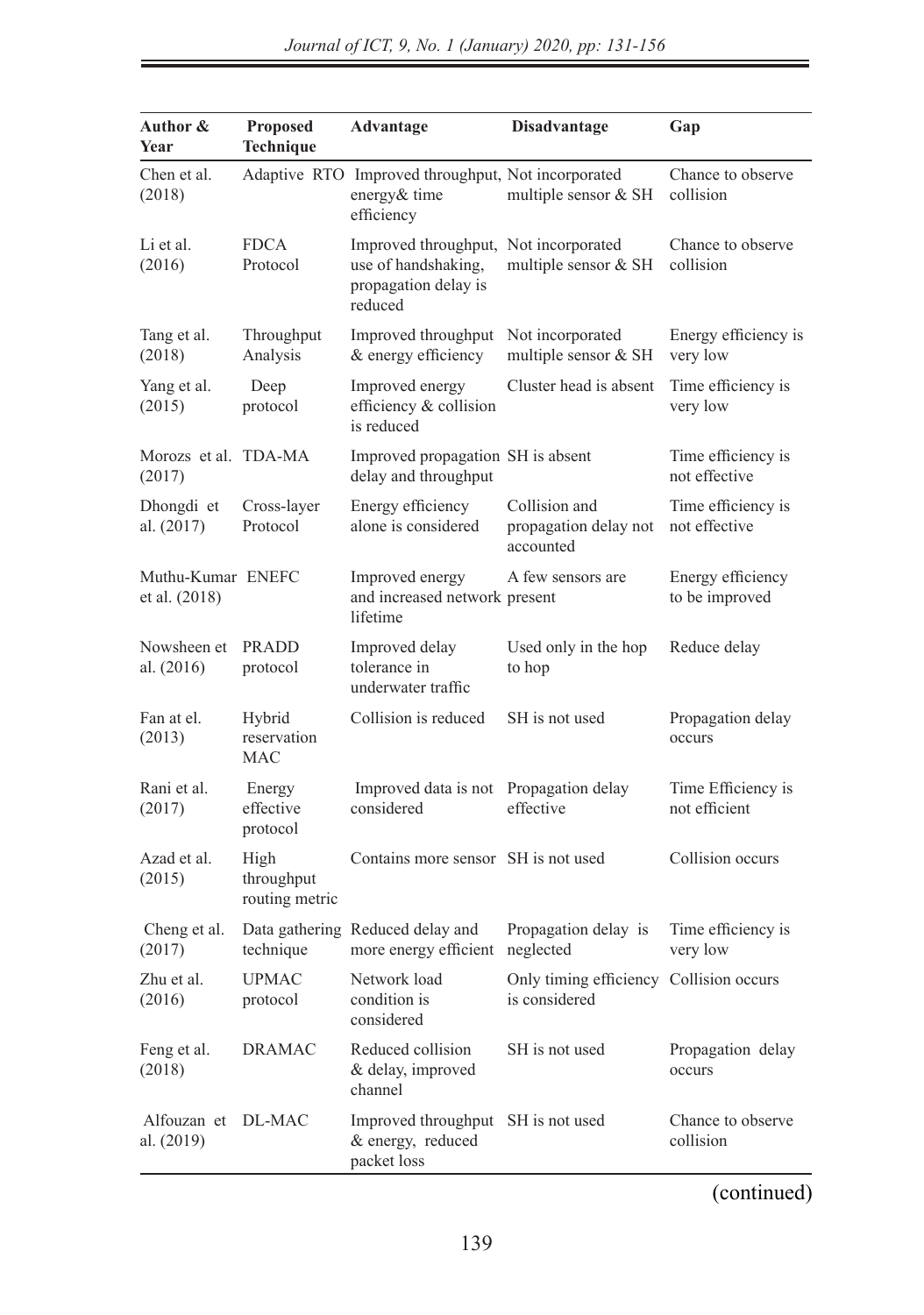| Author &<br>Year             | <b>Proposed</b><br><b>Technique</b> | Advantage                                                    | <b>Disadvantage</b> | Gap                                 |
|------------------------------|-------------------------------------|--------------------------------------------------------------|---------------------|-------------------------------------|
| Chen et al.<br>(2018)        | <b>VI-ALOHA</b>                     | Proved VI-ALOHA<br>observe is 20 % better<br>than EI-ALOHA   | SH is not used      | Chance to observe<br>collision      |
| Zhuo et al.<br>(2019)        | Delay and<br>queue aware            | Improved delay<br>bandwidth & time<br>variation              | SH is not used      | Chance to observe<br>collision      |
| Bouabdallah<br>et al. (2018) |                                     | MC-UWMAC Improved energy $&$<br>throughput, reduced<br>delay | SH is not used      | Timing efficiency<br>not considered |

### **DESIGN OF COLLISION AWARE PRIORITY LEVEL MECHANISM BASED ON MAC PROTOCOL**

In this section, we discuss topics, such as the methodology of CAPL-MAC, architecture, communication diagram, level diagram, transmission cycle and transmission scheme.

### **CAPL-MAC Methodology**

Figure 1 represents the flow of our proposed model. This model is divided into four levels. The first level represents the UWS. This level is used to detect any underwater object using sound waves and sends the data to the SH. The second level is the SH. This level shows the incoming data process and how the data is sent to the sink node with the help of the CAPL-MAC. The third level contains the proposed CAPL-MAC, which performs the key processing work from the SH to SN. This level performs the communication from the SH to the SN. The fourth level is the SN, and it processes incoming data from the SH and sends them to the satellite and server. The proposed CAPL-MAC architecture is illustrated as follows.

Figure 2 shows the 3-dimensional architecture based on the SHs and UWSs. Here, three underwater depths are considered for our model. Each level is at a depth of 10 meters and has a static SH. This model uses the fullduplex mode and the handshake protocol. The SH is attached to three UWSs at each level. This model has nine SHs. Each SH is stored with a PLN. The CAPL-MAC is more suitable for handling data in underwater situations where the depth is in the order of several tens of meters. The data can be easily received or sent; depending on whether it is an SN or SH. The communications will be very fast, and collision-free data packet transmissions are possible. Additionally, the maximum data rate is produced by the SHs and sent to the SN. The end-to-end delay will be reduced. Power is conserved in the battery, and QoS is improved.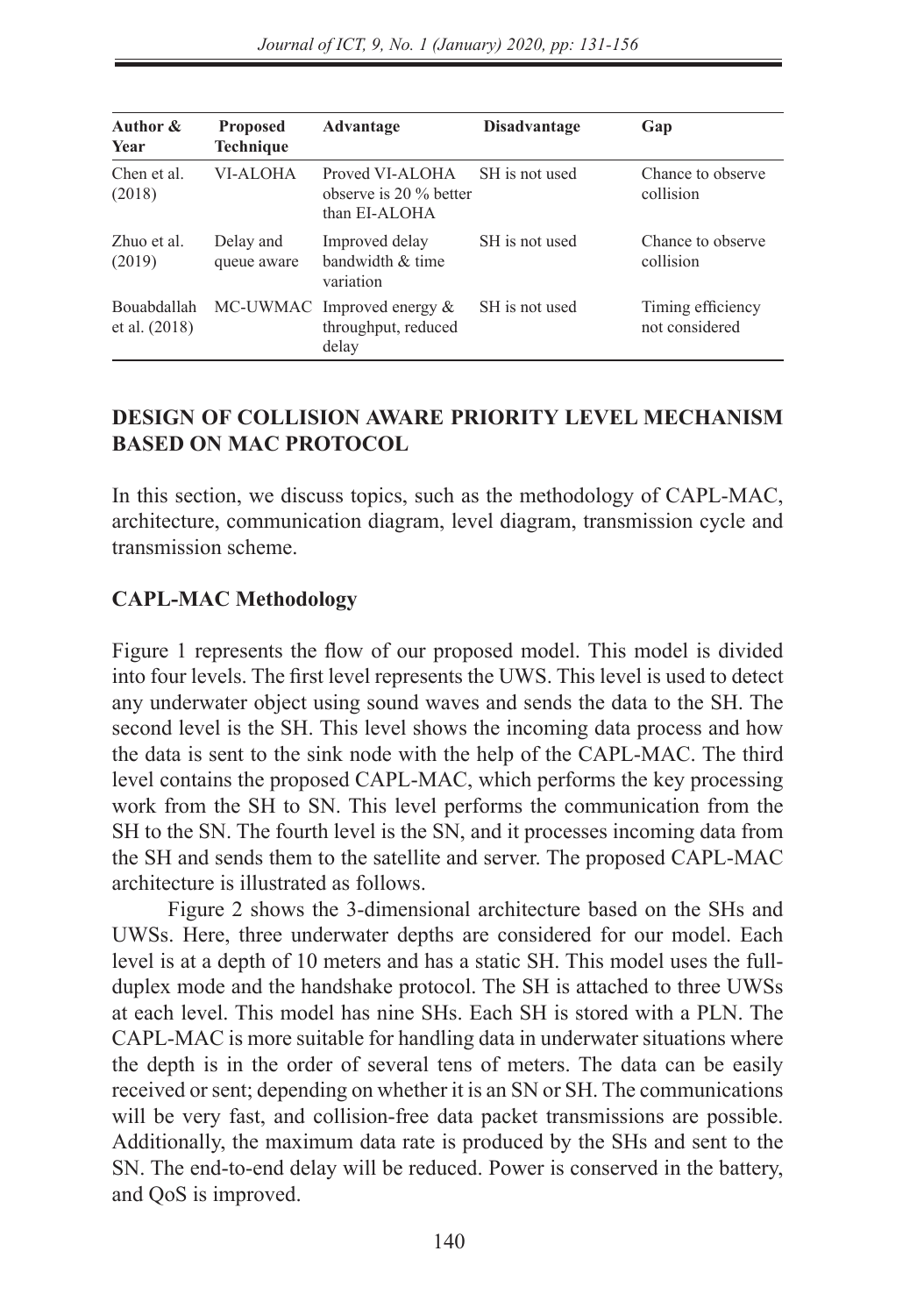

Proposed 3-Dimensional Architecture for **CAPL-MAC** 

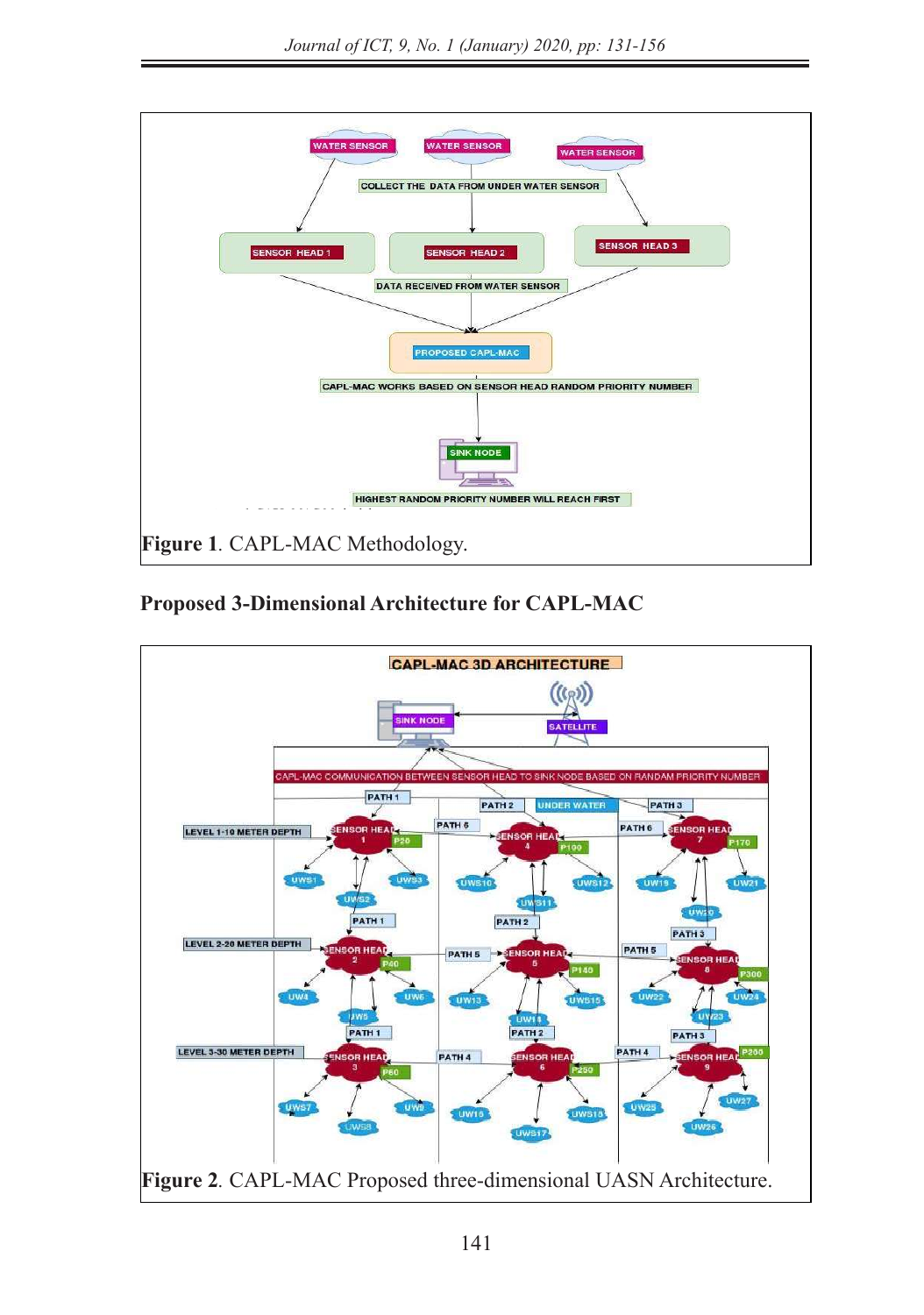# **CAPL-MAC Communication Model**

Figure 3 shows a communication pattern between SHs to the SN. The SHs generate a PLN for each CC. Here, six tracks are used for SH communications, and each SH can travel on any route. Every SH receives the PLN and sends it to the neighboring SH. It can reach all possible SHs. In our proposed model, the SHs will start to communicate based on the highest PLN from the SHs to the SN. Similarly, each SH follows the same procedure. If a SH does not have any data to send, then, its priority number will be set to zero.

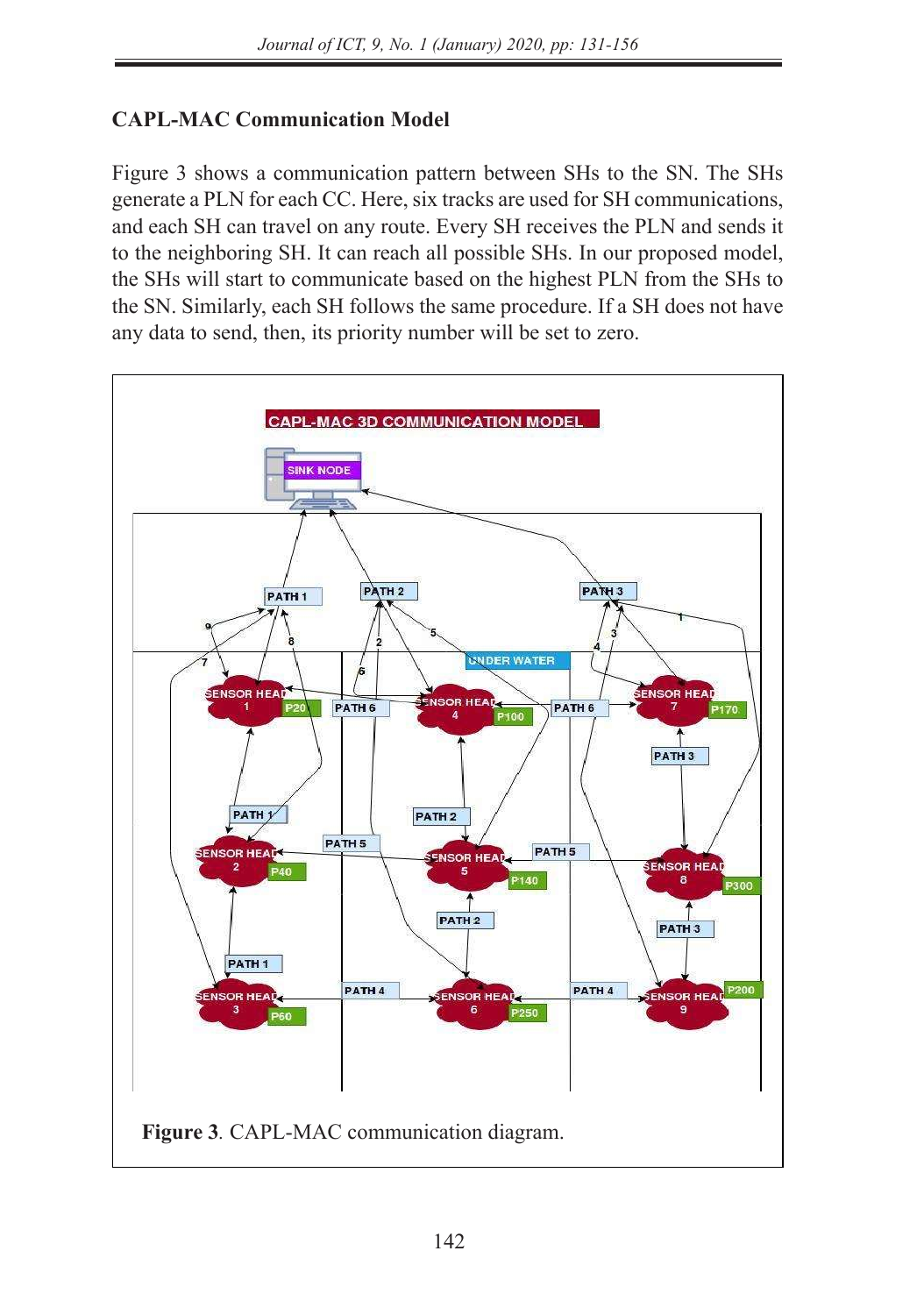#### **The probability for CAPL-MAC Total Outcome**

Based on the binomial formula, Figure 3 has nine SHs, and the number of outputs to the SN is 9. The likelihood of individual success is denoted as P. The general formula for binomial probability is denoted by b as Equation 1.

#### *General formula*

$$
b(x,n,p) = \underset{n}{\Gamma_x}^* P^x * (1-P)^{n-x}
$$
 (1)

Where

- n : Total Sensor Head=9
- x : Total Output=9
- P : Individual Success=1/9

$$
B (9, 9, 1/9) = (_{9}C_{9}) * (1/9)^{9} * (1-1/9)^{9-9}
$$
  
= 1 \* (1/9)^{9} \* (8/9)^{0}  
= 1 \* (1/9)^{9} \* 1  
= (1/9)^{9}

According to Equation 1 in our proposed CAPL\_MAC model, the model is communicating with the SN using 1/9 SHs. Therefore, out of the 9 SHs each time, only one SH is communicating with the SN without a collision. The power 9 implies that only one SH is communicating with the SN each time. This communication can be repeated 9 times. Each SH is assigned a PLN. Any SH that does not have data has its PLN number initialized to zero. In Equation 2, we obtained 8 or 9 waiting states. Therefore, in each CC, the remaining SHs in the waiting state are communicating with the SN one by one, according to the CAPL-MAC.

### **The probability of each outcome based on priority level number for CPAL-MAC**

Here, according to Equation 2, the probability of each outcome based on the PLN for the CAPL-MAC output is one, which follows the probability concept.

$$
P_{PLN} = X * Y = 9 * 1/9 = 9/9 = 1
$$
 (2)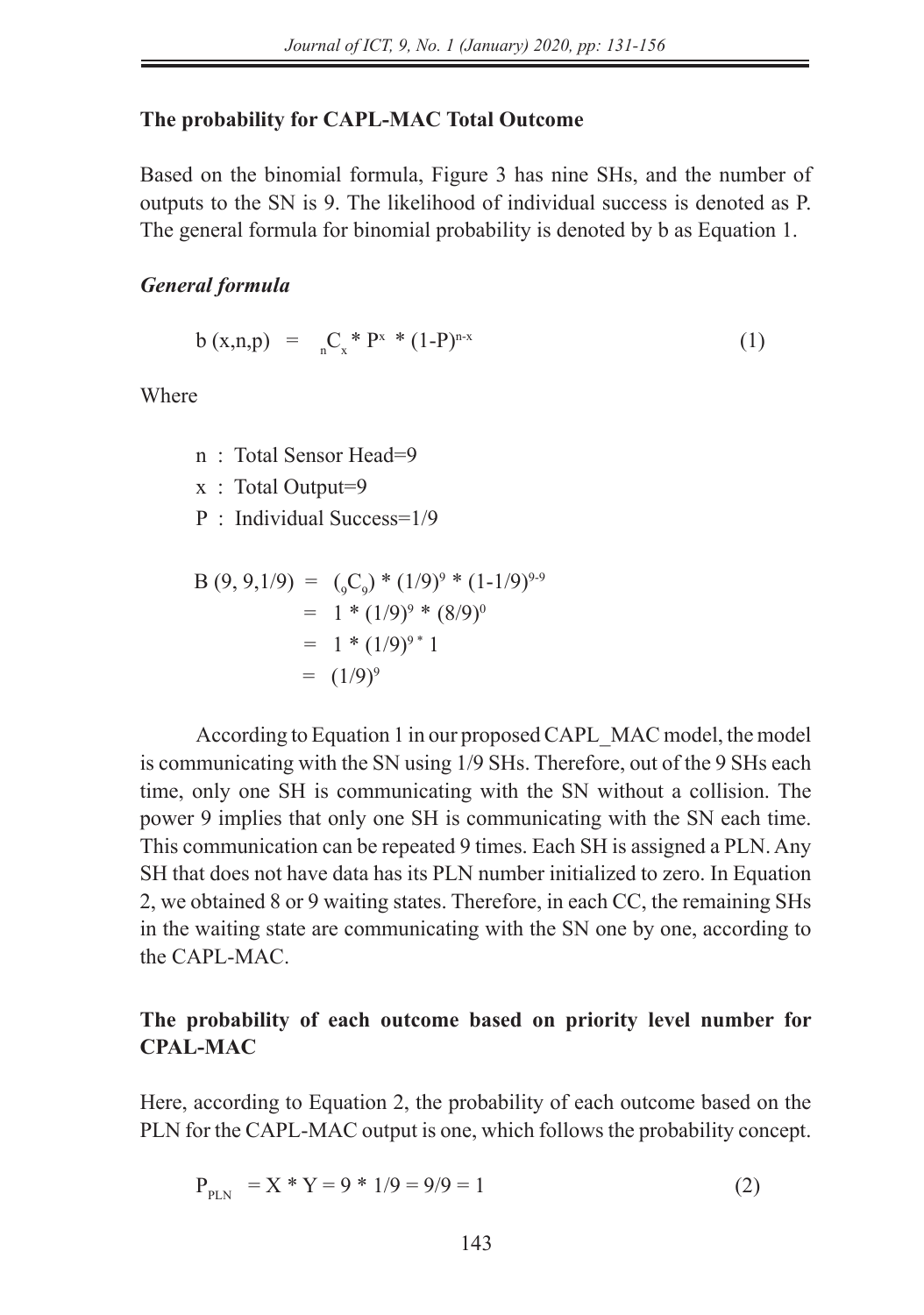Where

| PPLN | : Probability of each outcome based on PLN            |
|------|-------------------------------------------------------|
| X    | : Number of total outcomes from SHs.                  |
| Y    | : Probability of each outcome from SHs using CAPL-MAC |

Therefore,

$$
X = 9
$$
  
 
$$
Y = 1/9
$$

# Transmission cycle for CAPL-MAC

To avoid a collision, only M out of N SHs with the highest PLNs are allowed to send their data in the transmission cycle. Figure 4 shows the priority level transmission arrangement in CAPL-MAC where red, black and blue represent newly produced PLNs, overhead PLNs from the nearest neighbors and past PLNs, respectively. Here, three SHs are used for CAPL-MAC protocol. Each SH has three CCs that are used for transmissions in this diagram. In each CC, different types of PLNs are produced and sent to all SHs. Data transmission will take place based on the PLNs. Each time, a different PLN is produced in each CC. If all SHs communicate, then it will start a new CC to produce the PLNs.  $\mathbf{S}$  data transmission will take place based on the PLNs. Each time, a different PLN is produced in each time, a different PLN is produced in each time, a different PLN is produced in each of  $\mathbf{S}$ 

SH<sub>1</sub> SH<sub>2</sub> SH<sub>3</sub>  $CC_1$ :  $[PL_{1,1}]$  $PL_{1,2}$  $J[PL_{1,1}]$  $PL_{1,2}$  $PL_{1,3}$  ][  $PL_{1,2}$  $PL_{1,3}$  $PL_{1,2}$  $\left|\right|$  PL<sub>1.1</sub>  $PL_{1,3}$  |  $PL_{1,1}$  $PL_{1,2}$  $PL_{1,2}$  $PL_{1,3}$  $CC<sub>2</sub>$ :  $PL_{2,1}$  $PL_{2,3}$  $PL_{23}$  $PL_{1,1}$  $PL_{1,3}$  | PL<sub>1,1</sub>  $PL_{1,3}$  $PL_{1,3}$  $PL_{2,1}$  $PL_{2,3}$  $PL_{2,1}$  $PL_{2,3}$  $PL_{2,3}$ PI  $PL_{3,2}$  $PL_{3,1}$  $PL_{3,2}$  $PL_{3,2}$  $PL_{3,3}$  $PL_{3,3}$ *Figure 4.* The priority levels transmission diagram. **Figure 4***.* The priority levels transmission diagram. *Figure 4.* The priority levels transmission diagram.

Equation 3 shows that different types of PLNs are produced for every SH in each CC. Based on this observation, the communication will take place in our proposed CAPL-MAC protocol.

$$
CC = \sum_{1}^{n} PLN
$$
 (3)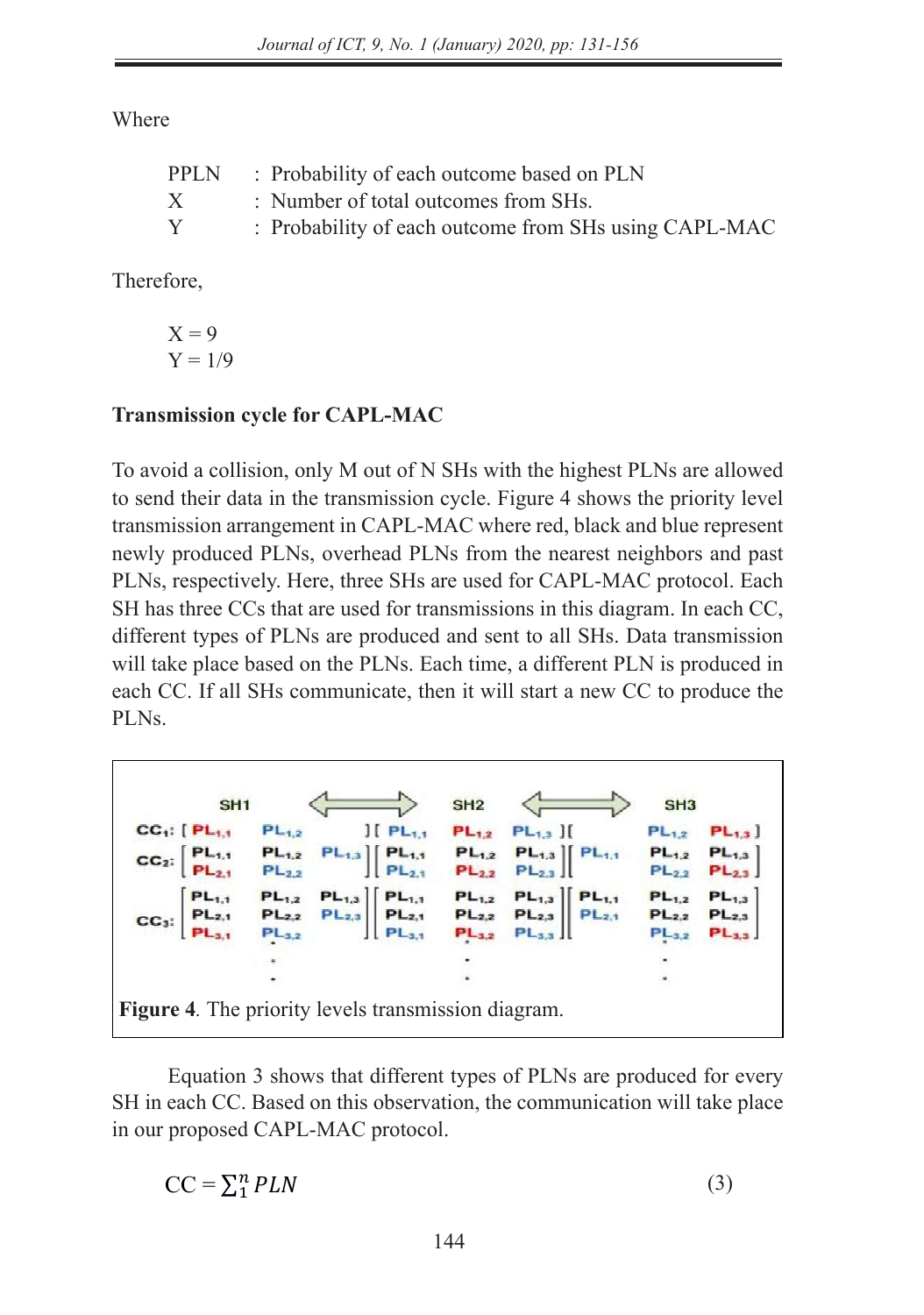Where

| CC         | : Competition Cycle     |
|------------|-------------------------|
| <b>PLN</b> | : Priority Level Number |

### **Data transmission schemes**

In Figure 5, the Transmission Scheme 1 (TS1) has all SHs starting at the same time slot. The SN will receive each packet from different SHs at the same time. SHs with the shortest distances between their SH and SN  $(D_s)$  should wait for the one with a long  $D_s$  before transmitting their packets. With reference to Figure 3, SH1 has the smallest  $D_s$ . The waiting time is substantially less for SH1. In Transmission Scheme 2 (TS2), all SHs start at different time slots. The SN will receive each packet from the different SHs at a different time. The SHs with the largest  $D_s$  should wait for the one with the small  $D_s$  before transmitting their packets.

In TS2, since SH1 does not start in the same time slot, the CC may stand a chance to have overlapped data transmissions. Therefore, we need to ensure that there is no collision between the SHs and the SN in our proposed model. In Equation 4, the distance between the SHs and SN is equal to the length of a CC in the Data Transmission Cycle (DTC).

$$
D_s = L c d c + L_{\text{d}t} \tag{4}
$$

Where

| $D_{\rm c}$      | : Distance between SH and SN            |
|------------------|-----------------------------------------|
| $L_{\text{ede}}$ | : Length of the competition data cycle  |
| $L_{\text{dtc}}$ | : Length of the data transmission cycle |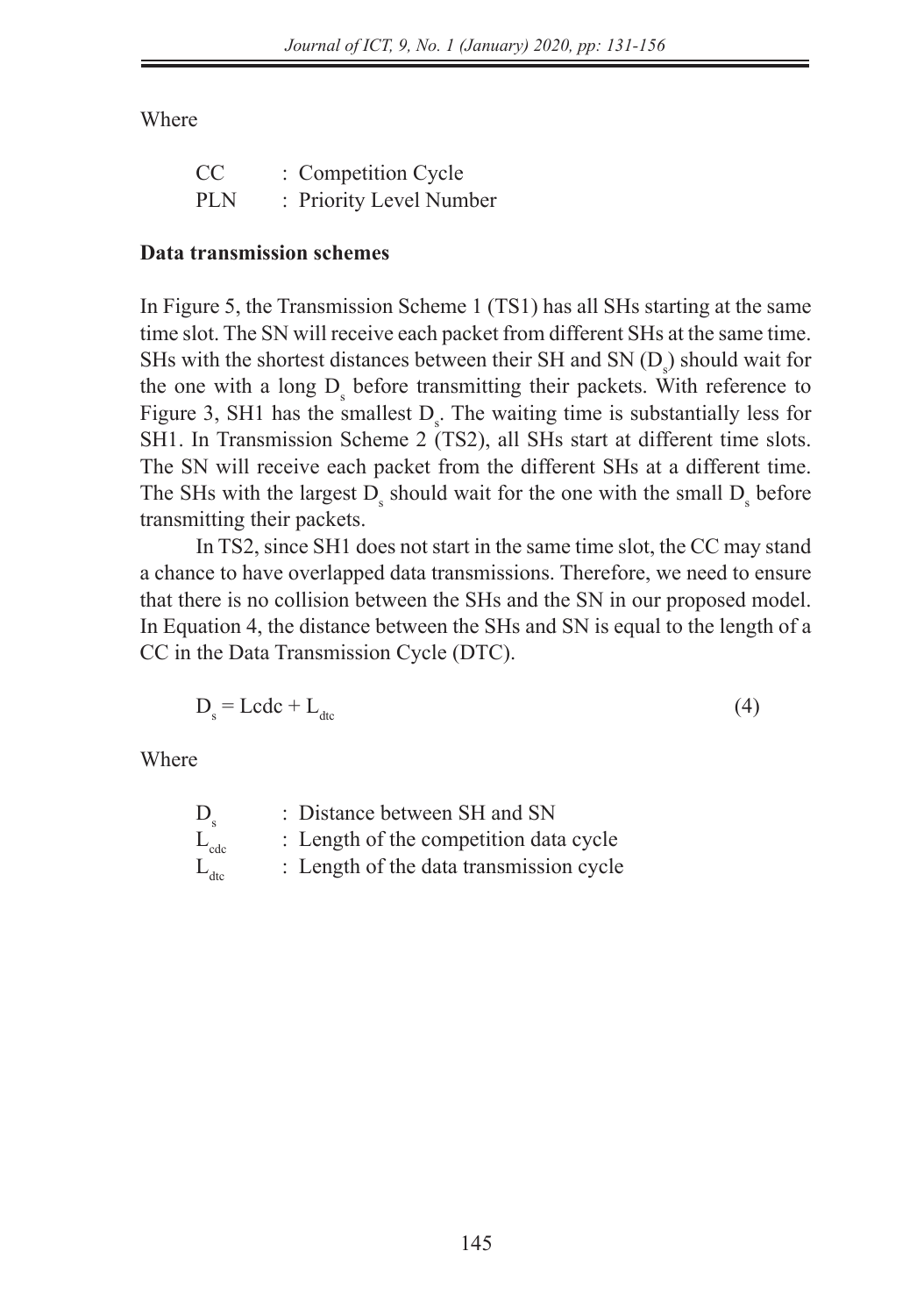

# **CAPL-MAC PROTOCOL**

According to this protocol, it is presumed that the proposed architecture is 16 a three-dimensional and time-based one. We present how the CAPL-MAC functions in a three-dimensional full-duplex system.

# **Three Dimensional Full-Duplex Networks**

Ldtc : Length of the data transmission cycle

This standard three-dimensional network has a vertical bus topology in which SHs are deployed and arranged vertically, as shown in Figure 5. In the protocol, the division of the time slot has the same length as that of the others. Each time slot has a DTC and a CC.

### *Competition cycle*

At the CC, every SH performs the following three tasks before the communications.

- (1) Each time, the SH generates a random PLN and then sends it to all SHs.
- (2) The PLN is sent to all SHs with the help of the nearest SH, thus avoiding transmissions to all SHs and conserving power.
- (3) In the case that an SH gets a PLN that is sent by the nearest SH coming from the preceding CC, it relays the present CC.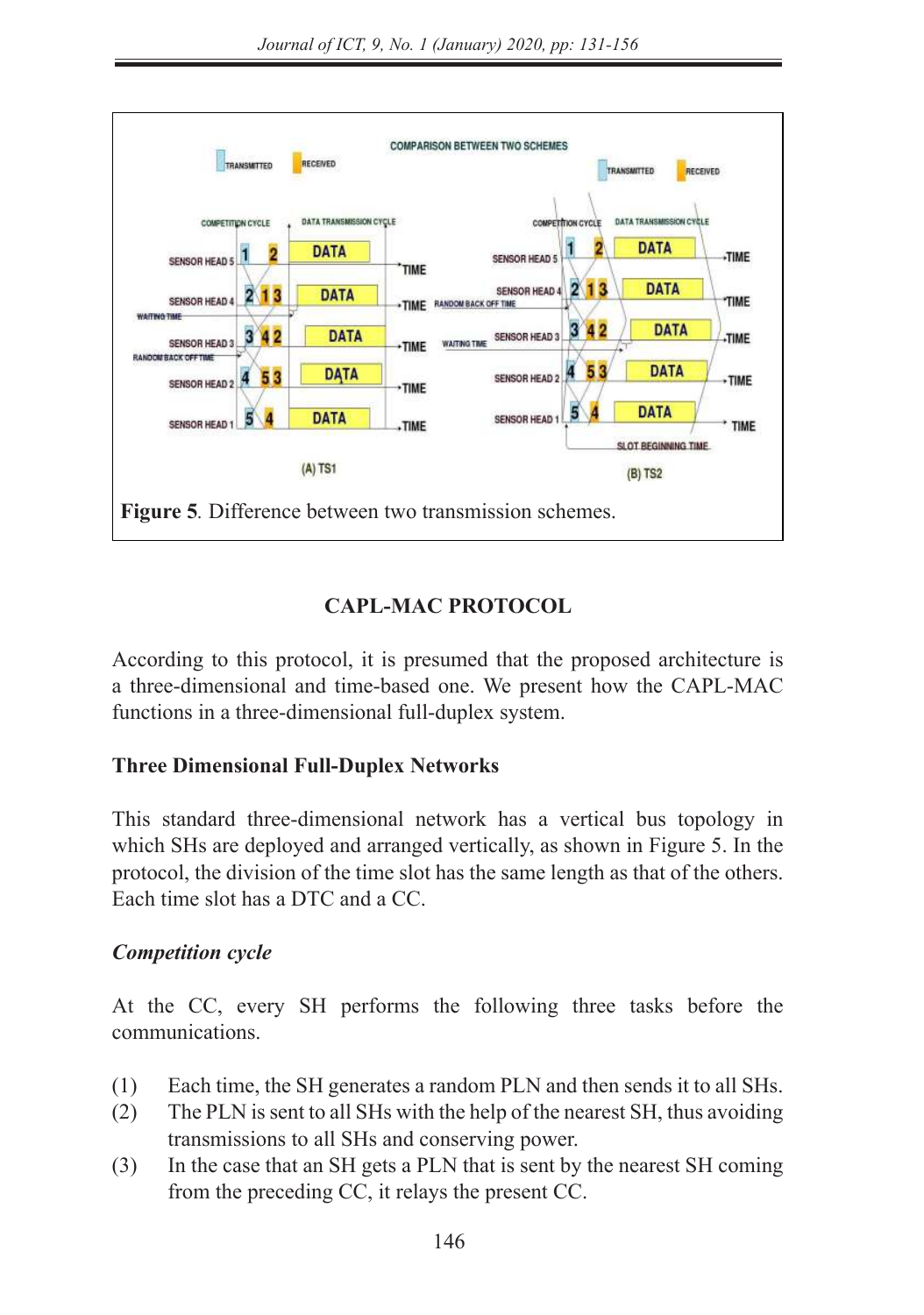At a specific CC, if all the SHs know the PLNs of all other SHs, then all SHs decide to send data packets independently by comparing their value with those of other SHs. In the conventional MAC protocol, it works based on underwater sensor inputs. However, the time consumption of all sensors would be very high.

### *Deep water channel for underwater acoustic sensor network*

One modeled channel can be considered for the proposed three-dimensional network. The channel analysis of utilization modeling is presented in Equation 5 in the case of the proposed three-dimensional network. For example, Total Depth (TDu) = 2100 m, Range (Ru) = 15 m, and Each level (Elu) = 700 m.

Transmission loss (R, F, T, D, C) = k10logR +  
\n
$$
\alpha
$$
 (F, D, T, C) × R × 10<sup>-3</sup> (5)

The term k represents the spreading factor;  $\alpha$  represents the absorption coefficient, and its unit is in dB/km; r represents the range in meters; f represents the operating frequency in kHz; D represents depth in meters and T represents the water temperature in °C. The term appearing first in Equation 5 represents the spreading loss, and the next term represents the absorption loss. The spreading factor k accounts for geometrical spreading. The spreading factor k denotes the acoustic energy that spreads due to the expansion of the wavefront. There are two types in geometric spreading. If k=1, it is cylindrical, denoting shallow water communication; and if  $k=2$ , it is spherical, and it is in deep water.

Figure 6 depicts the communications that take place at a depth of 1000 m. In addition, this figure shows data transmission losses ranging from 50 m to 200 m. This loss occurs while the frequency range varies from 120 kHz to 20 kHz. Here, loss constant due to pH is set at 8, and salinity is considered to be 35 percent. The graph is drawn for different temperatures. When the operating frequency increases, the transmission loss increases. Such loss occurs even when the communication distance is long. This aspect is specifically observed in transmissions in a UASN. The bandwidth of the usable range gets restricted.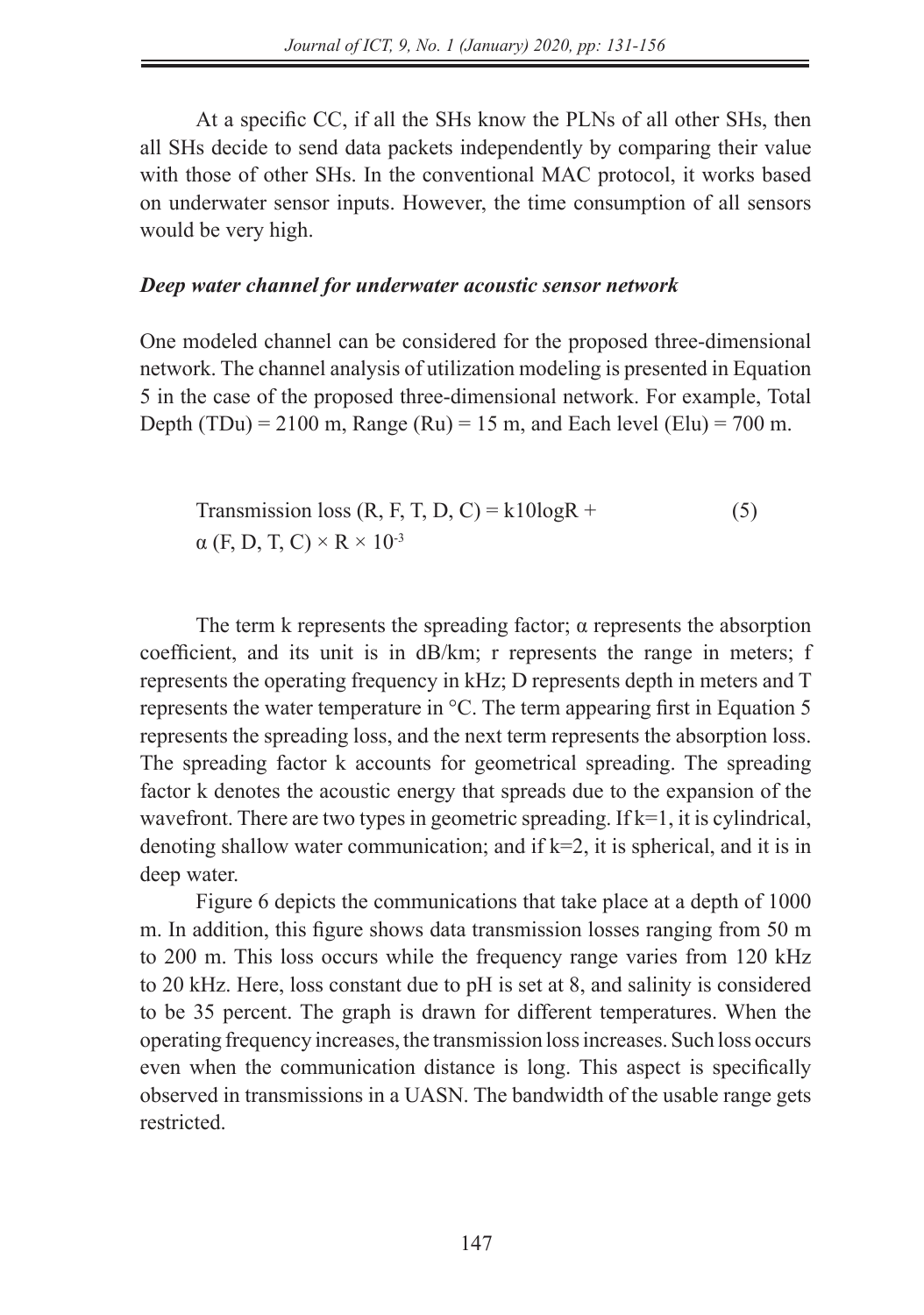

For the acoustic frequency f in kHz, the absorption coefficient  $\alpha$  can be determined in dB/km as Equation 6:

$$
\alpha = (A_1 B_1 C_1 C^2) / (C^2 + C_1^2) + (A_2 B_2 C_2 C^2) / (C^2 + C_2^2) + A_3 B_3 C^2
$$
\n(6)

The term appearing first in (8) represents the absorption effect of boric acid, and the next term represents magnesium sulfate's refer old absorption loss. The final term stands for pure water absorption loss. The transmission loss in deep water can be calculated using Equations 5 and 6.  $\overline{\mathbf{A}}$ 

### **Algorithm**

In Algorithm 1, the first step is to generate the PLN for each CC and then send the PLN to all SHs with the help of their nearest neighbors. Then, in step 5, if an SH is empty, it will be assigned a value of zero, and it will not be communicated to the SN. In Step 8, the SHs check with the corresponding PLN. If the PLN of the SH is greater than those of all other SHs, it will communicate with the SN. Steps 1 to 10 will be repeated in each CC.

| Algorithm 1: CAPL-MAC Protocol Algorithm                     |  |  |
|--------------------------------------------------------------|--|--|
| Step 1: Input:                                               |  |  |
| Step 2: Generate Random PLN for each Completion Scheme (CS). |  |  |
| Step $3:$ Begin:                                             |  |  |
| Step 4: Send PLNs to all SHs.                                |  |  |
| (continued)                                                  |  |  |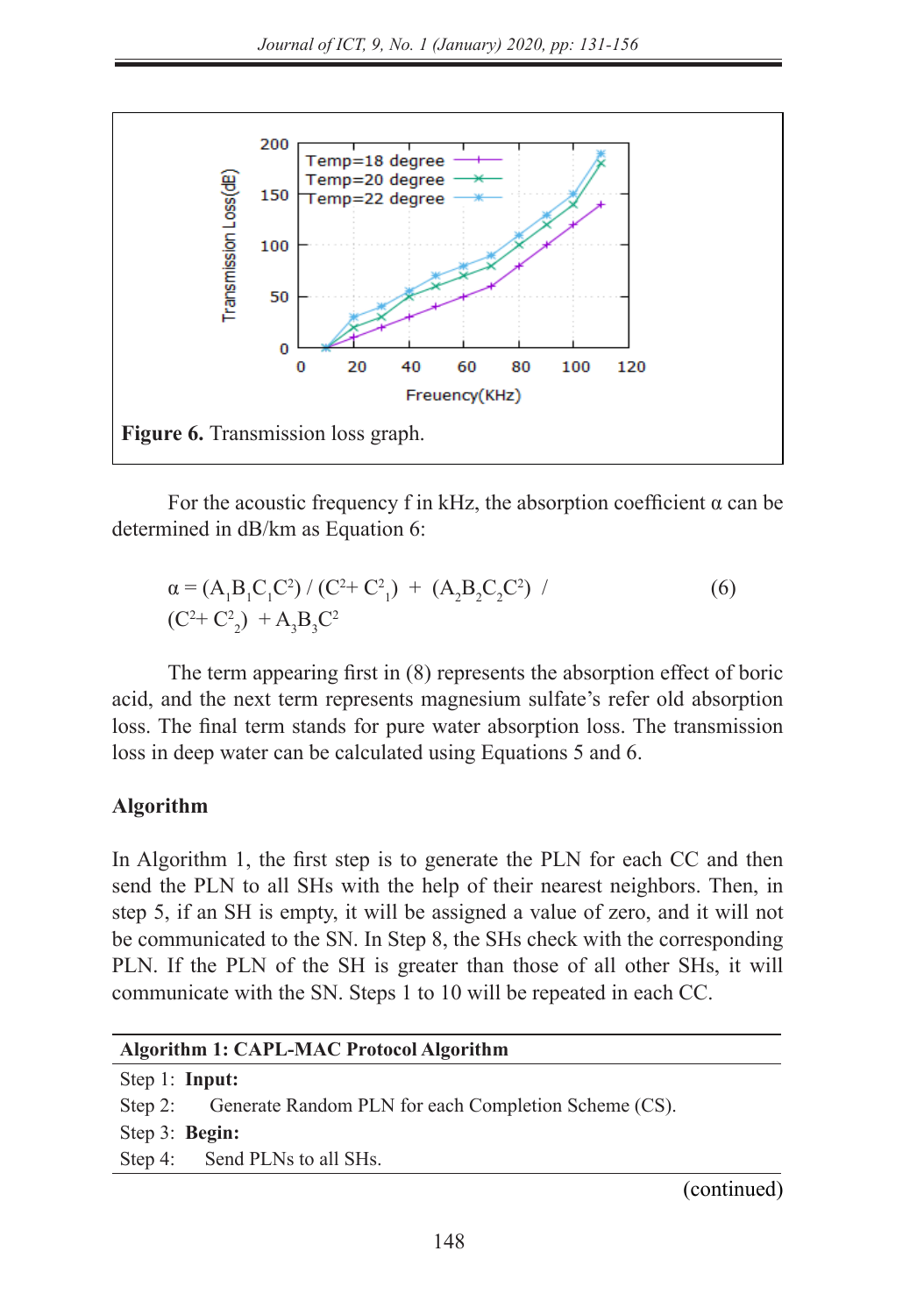| Step $5$ :  | An SH sends its PLN to all the SHs using the nearest neighbors of  |
|-------------|--------------------------------------------------------------------|
|             | the SH.                                                            |
| Step $4$ :  | end                                                                |
| Step $5$ :  | <b>if</b> SH is Empty                                              |
| Step $6$ :  | Then, Set $SH=0$                                                   |
| Step $7:$   | end                                                                |
| Step 8:     | while $SH > PLN$ from all SHs                                      |
| Step $9$ :  | <b>do</b> SH decides to send their data individually with the data |
|             | transmission cycle by associating it with the corresponding PLN.   |
| Step $10$ : | end                                                                |
|             | Step 11: Steps 1 to 9 will continue for each CS                    |

### **EVALUATION OF COLLISION AWARE PRIORITY LEVEL MECHANISM BASED ON THE MAC PROTOCOL**

We implemented our simulation model on Aqua-Sim, which is based on NS2, according to Li, Xu, Diao, Wang, and An (2016), and it is shown in Table 2. We deployed our model for a UASN. We measured the average energy efficiency, throughput efficiency and delay reduction as functions of the packets.

Table 2

*Simulation setup and parameters*

| <b>Parameter</b>                  | <b>Value</b>                                              |
|-----------------------------------|-----------------------------------------------------------|
| Operating system                  | Ubuntu 16.4                                               |
| Simulator name                    | Aqua-Sim extension package based on<br>network simulator2 |
| Network size                      | $500 \text{ m}$ * $500 \text{ m}$ * $500 \text{ m}$       |
| Number of nodes                   | 100                                                       |
| Simulation rounds                 | 1000                                                      |
| Bandwidth                         | 10 kbs                                                    |
| Maximum transmission range        | 50 meters                                                 |
| Energy efficiency                 | 2 watts                                                   |
| Receiving                         | $100 \text{ mv}$                                          |
| Idle state                        | $10 \text{ mV}$                                           |
| Data packet size                  | 256 bytes                                                 |
| Control packet size (RTS/CTS/ACK) | 16 bytes                                                  |
| Size of buffer queue of each node | 20 k bytes                                                |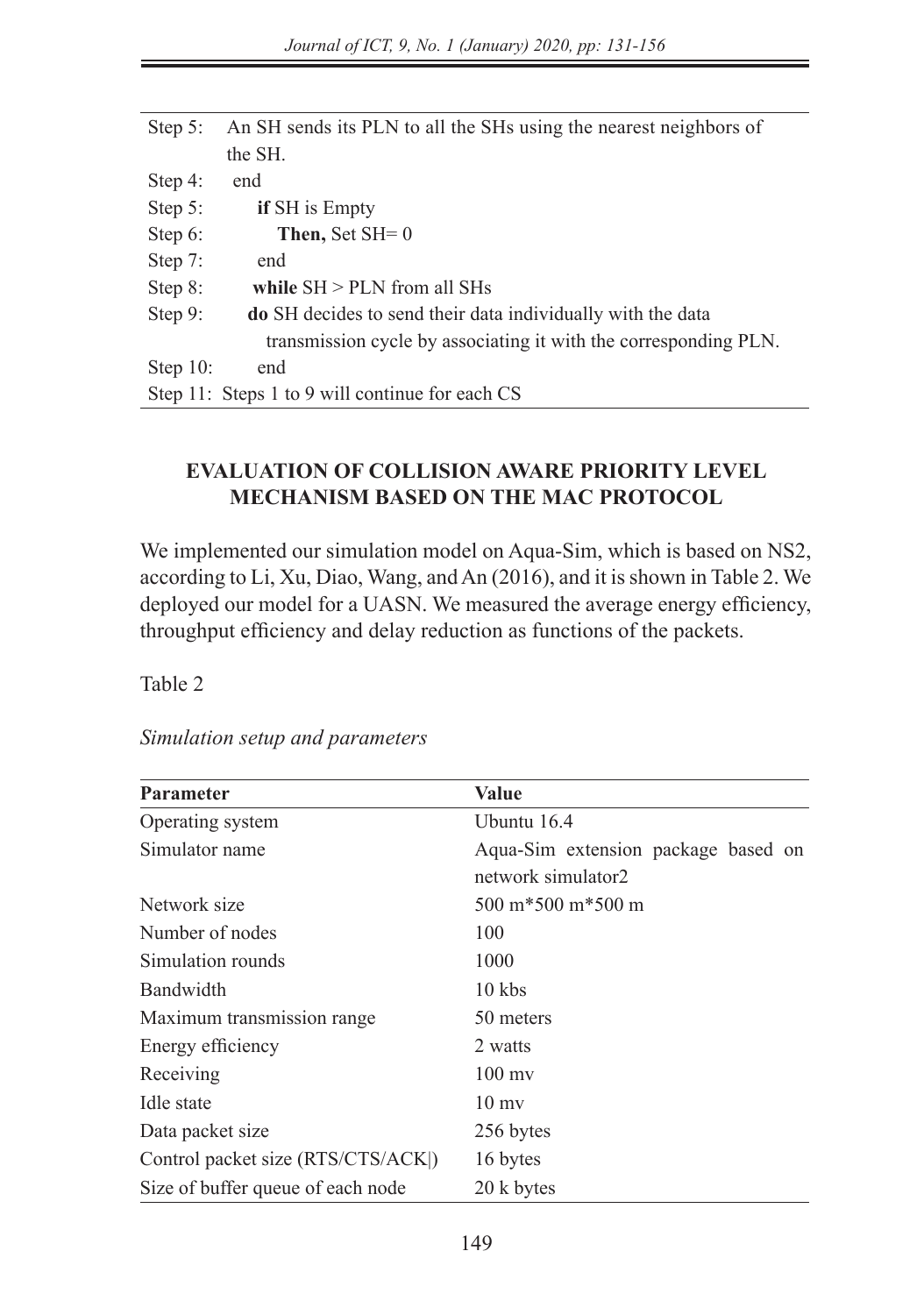### **SIMULATION RESULTS**

Earlier methods did not provide proper emphasis to these factors. In addition, previously, when the effects of collisions were included, the QoS was greatly affected. For a detailed explanation, please refer to Table 1. We compared two existing protocols, namely, the CT-MAC and CAA, and the results proved that our proposed CAPL-MAC gave 45 to 65 percent improvement in terms of energy efficiency, throughput and delay reduction. Graphs that mapped the results of CAPL-MAC, CT-MAC, and CAA are generated.

Figure 7 shows that the proposed CAPL-MAC has high throughput compared to the existing CT-MAC and CAA protocols. When the throughput is increased, the packet deliveries from the SHs to the sink node will also be very high. In this graph, we conducted testing using 10 nodes and proved that the throughput increased in each CC during data transmissions. In the proposed CAPL-MAC protocol, a 25 percent data transmission rate improvement is observed compared to the existing protocols.



Figure 8 shows that we tested the throughput using the Aqua-Sim simulator, which is based on NS2. In this graph, we tested 30 nodes. We obtained a high throughput compared to the existing CT-MAC and CAA protocols. For the plotting, we tested 30 nodes and proved that the throughput is very high in each competition cycle during data transmission. In the is very high in each competition eyere dating data ratifismession. In the proposed CAPL-MAC protocol, a 35 percent improvement in the maximum data rate is observed compared to the existing protocols.

> Figure 9 shows that the energy consumed with 10 nodes is very low. In each CC, we used the PLN for each SH during data transmissions from the SHs to the SN. Based on the PLNs, we observed that the collisions are entirely avoided in our proposed CAPL-MAC. This protocol used a very low energy level for each sensor battery compared to the existing CT-MAC and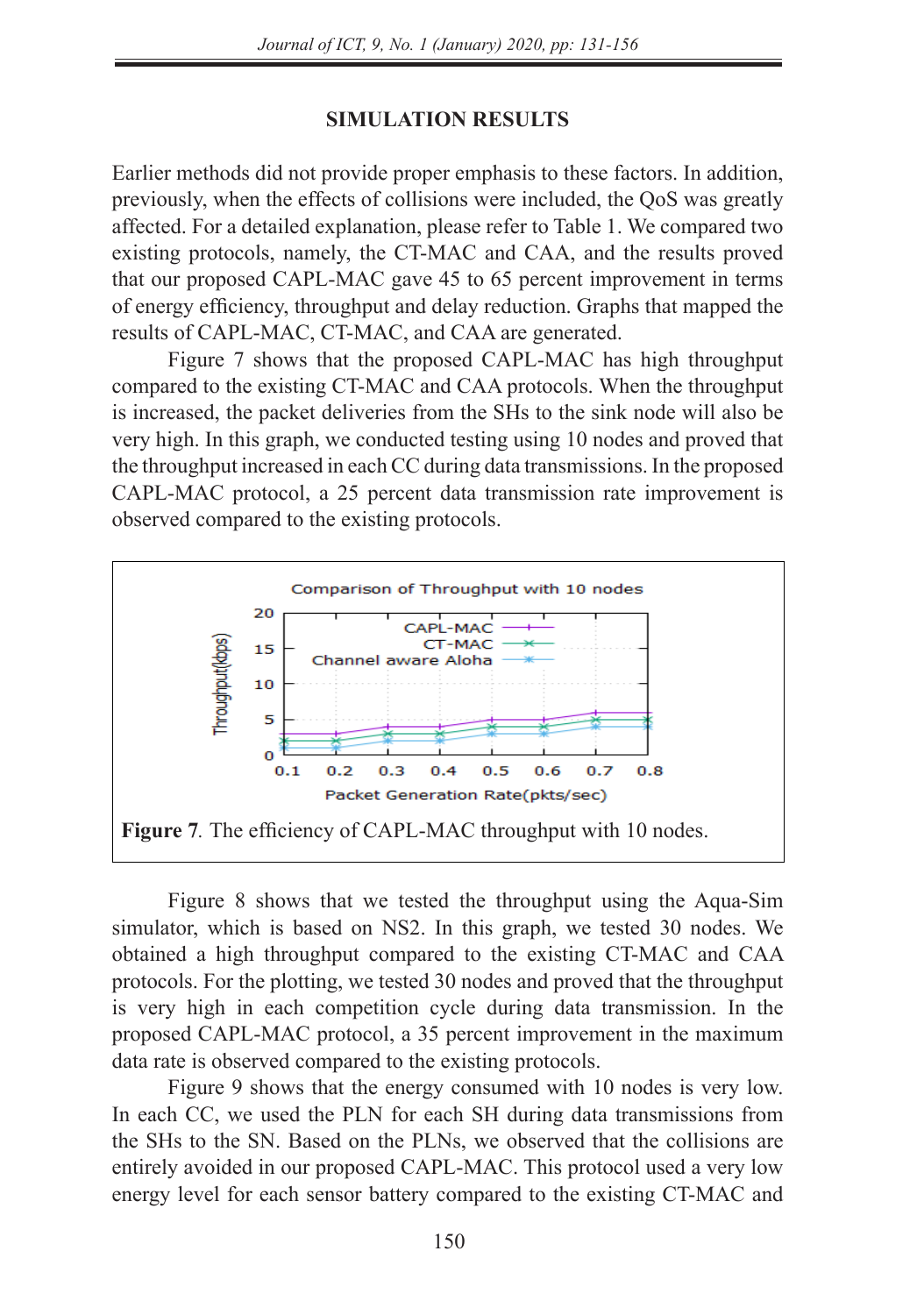CAA protocols. In our proposed CAPL-MAC protocol, a 45 percent energy efficiency improvement is observed when compared to the existing protocols.





Figure 10 shows the results using 30 nodes. In this graph, the energy utilization of 30 nodes is very low compared to the existing CT-MAC and CAA protocols. The proposed CAPL-MAC works based on the PLN values, EAA protocols. The proposed CATE-WAC works based on the TER values, and collisions are completely avoided. In each CC, the energy utilization for a sensor battery is very low compared to the existing CT-MAC and CAA protocols. In the proposed CAPL-MAC protocol, a 40 percent energy efficiency improvement is observed when compared to the existing protocols.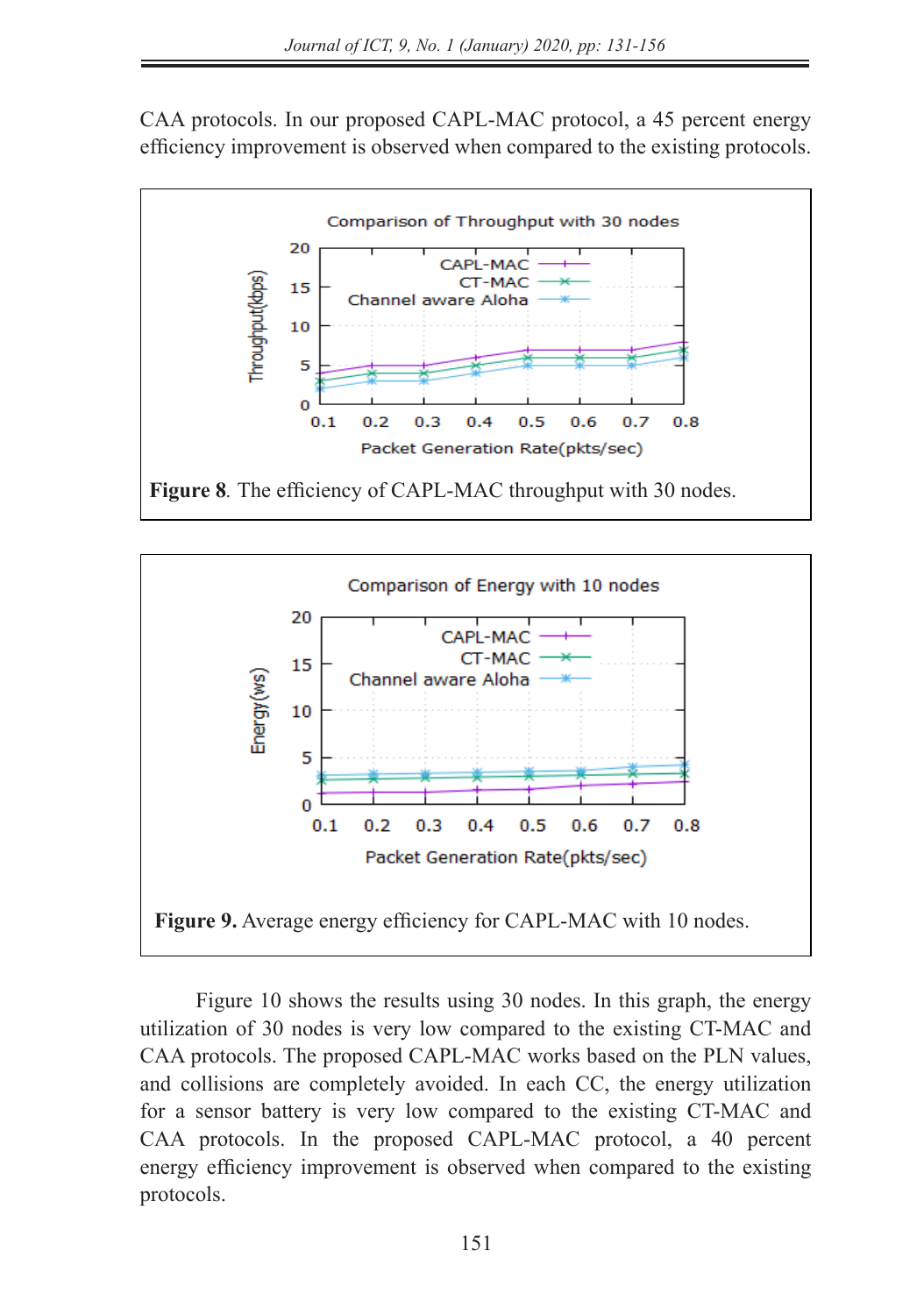

Figure 11 shows the results of testing a delay in our proposed CAPL-MAC model with 10 nodes. Here, the delay is very low compared to the existing CT- MAC and CAA protocols. We used the PLNs value for all SHs. Therefore, the delay is decreased in our CAPL-MAC and, in each CC; the data are transmitted without collisions. In the proposed CAPL-MAC protocol, a 60 percent decreased delay is observed when compared to the existing protocols. THE DELAY IS VECTURED TO THE EXISTENCE AND CALCULATED TO THE EXISTING COMPANY OF  $\frac{1}{2}$ 



Figure 12 shows the results of testing a delay with 30 nodes. We compared our CAPL-MAC with the existing CT-MAC and CAA protocols. We proved that our CAPL-MAC results in a low delay compared to the existing CT-MAC and CAA protocols. We concentrated mainly on avoiding collisions completely in our proposed CAPL\_MAC and proved that the delay is very low for 30 nodes using the simulation. In the proposed CAPL-MAC protocol, a 55 percent decreased delay is observed compared to the existing protocols.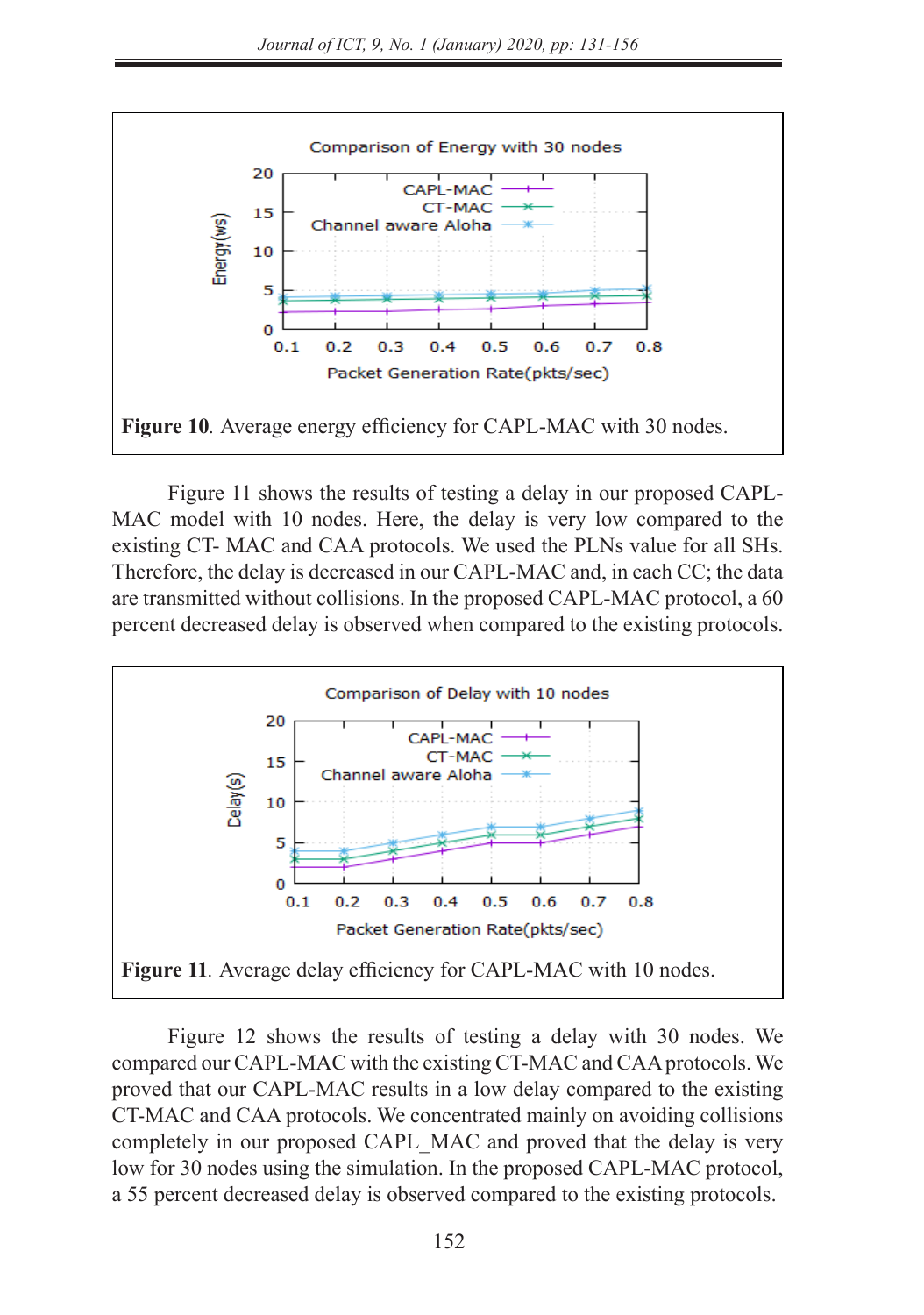

With reference to Table 1, many of the existing work did not consider SHs, timing efficiency, energy efficiency and propagation delay. This omission would lead to a high number of collisions during data forwarding from underwater sensors to the SN. In CAPL-MAC, we compared the existing  $\overline{CD}$  MAC and  $\overline{CD}$  MAC and  $\overline{CD}$  MAC and  $\overline{CD}$ CT-MAC and CAA protocols using simulations. In CT-MAC, they considered only the sensor node, which would lead to propagation delay and lower timing efficiency. The CAA MAC was also not suitable for a UASN due to the high propagation delay. To solve these issues, we proposed the CAPL-MAC protocol for a UASN. We used SHs for communicating to the SN in CAPL-MAC. We used PLNs for all SHs. Based on the highest PLN for each SH, they could communicate with the SN without a collision. The PLNs were also used to reduce propagation delay and increase throughput and energy efficiency. In addition, timing efficiency and QoS were also improved.

### **CONCLUSION AND FUTURE WORK**

In this study, we proposed a Collision Aware Priority Level-MAC (CAPL-MAC) for a UASN. Usually, in a UASN, the propagation delay can be very high due to collisions. Since collisions occur in the MAC protocol, we concentrated our work on the ISO data link layer alone. The important factors of CAPL-MAC, such as energy efficiency of the battery, collision-free data transfer, and long propagation delay, were carefully considered. Finally, the performance of CAPL-MAC was evaluated using Aqua-Sim NS2. Especially in the high traffic packet generation scenario, the CAPL-MAC performance was approximately 80 to 90 percent better than existing CT-MAC and CAA protocols, respectively. In conclusion, compared to the CT-MAC and CAA,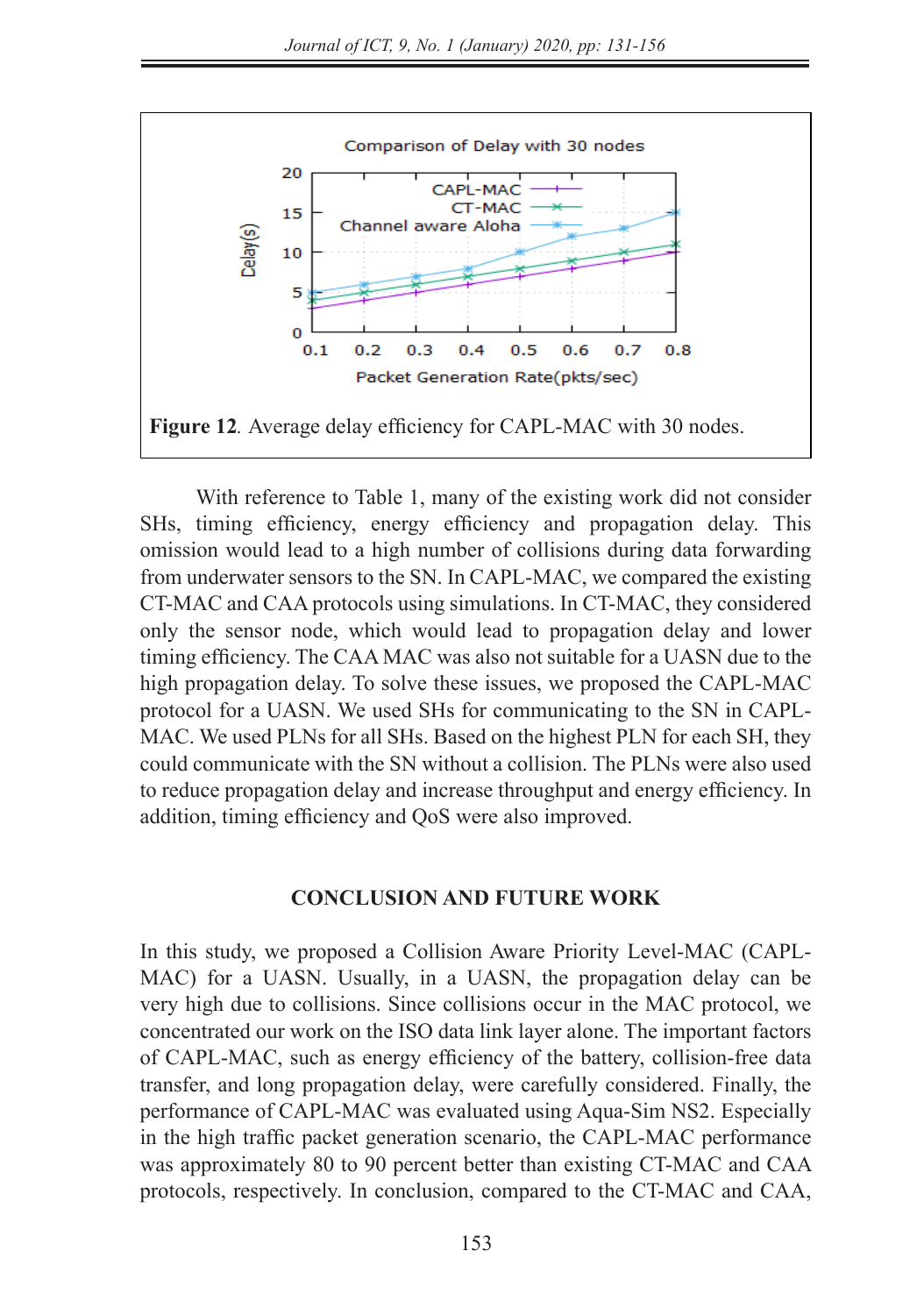our proposed CAPL-MAC has higher throughput with collision-free data transmissions. Moreover, the energy efficiency of the battery is also very high compared with the other two protocols. In addition, the propagation delay is also very low compared to the other two protocols and this method improves timing efficiency and QoS. Since we analyzed only one specific layer where collisions occur, in future, we plan to extend testing using a cross-layer approach that will make real-time applications possible.

### **ACKNOWLEDGEMENT**

This work is supported with all necessary facilities by the Vellore Institute of Technology, Vellore, Tamilnadu, India.

### **REFERENCES**

- Alfouzan, F., Shahrabi, A., Ghoreyshi, S. M., & Boutaleb, T. (2019). An Energy-conserving Collision-free MAC Protocol for Underwater Sensor Networks. *IEEE Access* https://doi.org/10.1109/ACCESS.2019.2901646
- Azad, S., Hasan, K. T., Nandi, D., & Pathan, A. S. K. (2015). A highthroughput routing metric for multi-hop underwater acoustic networks. *Computers & Electrical Engineering*, *44*, 24–33. https://doi.org/10.1016/j. compeleceng. 2015.03.020
- Bharamagoudra, M. R., Manvi, S. S., & Gonen, B. (2017). Event-driven energy depth and channel aware routing for underwater acoustic sensor networks: Agent-oriented clustering-based approach. *Computers & Electrical Engineering*, *58*, 1–19. https://doi.org/10.1016/j.compeleceng. 2017.01.004
- Bouabdallah, F., Boutaba, R., & Mehaoua, A. (2018). Collision Avoidance Energy Efficient Multi-Channel MAC Protocol for UnderWater Acoustic Sensor Networks. *IEEE Transactions on Mobile Computing*. https://doi.org/10.1109/TMC.2018.2871686
- Chen, K., Cheng, E., Yuan, F., Su, W., & Ma, M. (2018). The influence of mac protocol on a non-synchronous localization scheme in largescale uwsns. *IEEE Access*, *6*, 16386–16394. https://doi.org/10.1109/ ACCESS.2018.2811409
- Chen, Y., Ji, F., Guan, Q., Wang, Y., Chen, F., & Yu, H. (2018). Adaptive RTO for handshaking- based MAC protocols in underwater acoustic networks. *Future Generation Computer Systems*, *86*, 1185–1192. https://doi.org/10.1016/j.future.2017.08.022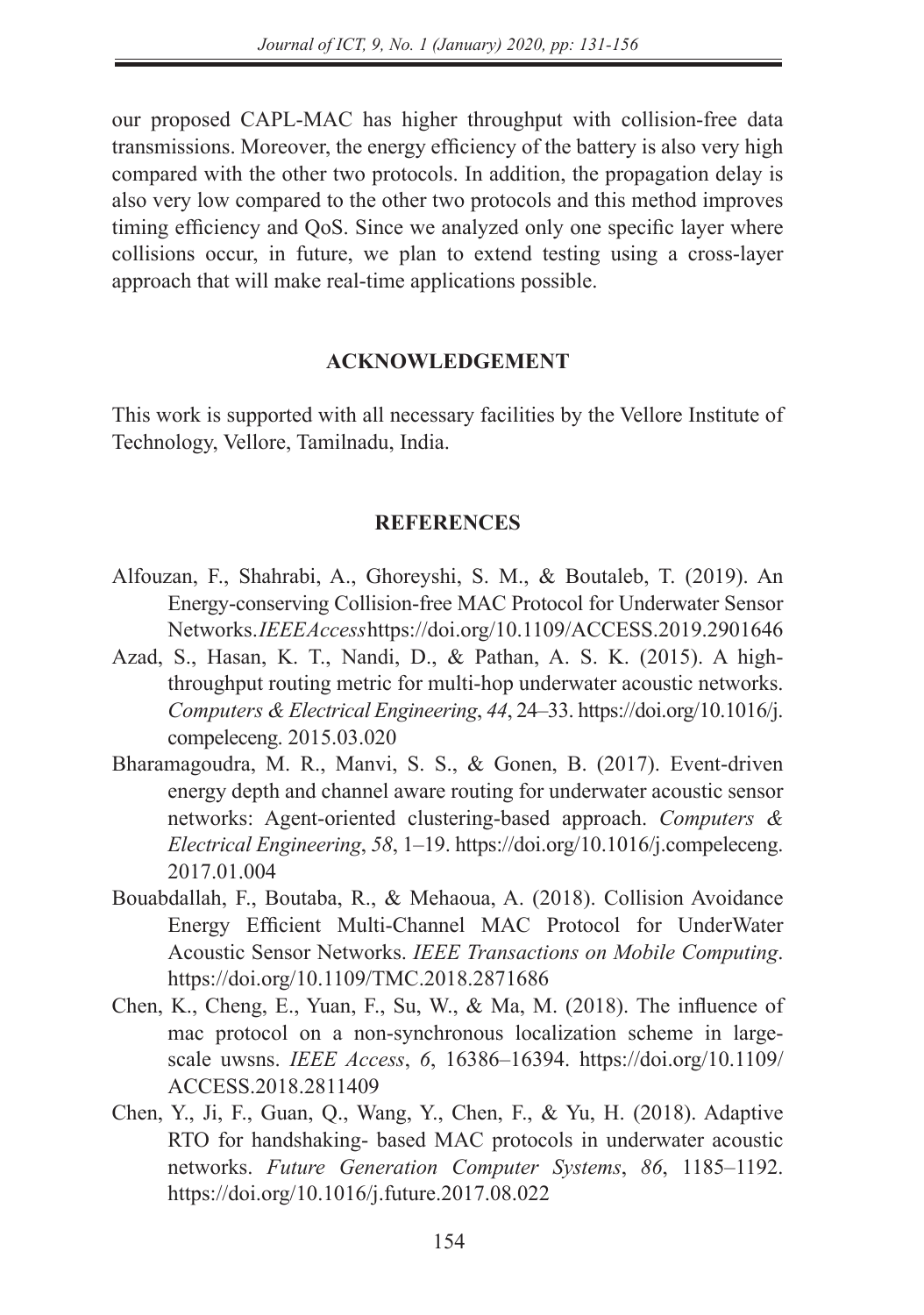- Cheng, C. F., & Li, L. H. (2017). Data gathering problem with the data importance consideration in Underwater Wireless Sensor Networks*. Journal of Network and Computer Applications, 78,* 300–312. https:// doi.org/10.1016/j.jnca.2016.10.010
- Darabkh, K. A., Wala'a, S., Hawa, M., & Saifan, R. (2018). MT-CHR: A modified threshold-based cluster head replacement protocol for wireless sensor networks. *Computers & Electrical Engineering*, *72*, 926–938. https://doi.org/10.1016/j.compeleceng.2018.01.032
- Dhongdi, S. C., Nahar, P., Sethunathan, R., Gudino, L. J., & Anupama, K. R. (2017). Cross-layer protocol stack development for threedimensional underwater Acoustic Sensor Network. *Journal of Network and Computer Applications*, *92*, 3–19. https://doi.org/10.1016/j.jnca. 2017.03.024
- Fan, G., Chen, H., Xie, L., & Wang, K. (2013). A hybrid reservation-based MAC protocol for underwater acoustic sensor networks. *Ad Hoc Networks*, *11*(3), 1178–1192. https://doi.org/10.1016/j.adhoc.2013.01.002
- Feng, X., Wang, Z., Han, G., Qu, W., & Chen, A. (2018). Distributed Receiver-oriented Adaptive Multichannel MAC for Underwater Sensor Networks. *IEEE Access*, *6*, 11666–11675. https://doi.org/10.1109/ ACCESS.2018.2800703
- Li, C., Xu, Y., Diao, B., Wang, Q., & An, Z. (2016). DBR-MAC: A depthbased routing aware MAC protocol for data collection in underwater acoustic sensor networks. *IEEE Sensors Journal*, *16*(10), 3904–3913. https://doi.org/10.1109/JSEN.2016.2530815
- Li, C., Xu, Y., Wang, Q., Diao, B., An, Z., Chen, Z., & Luo, Z. (2016). Fdca: A full-duplex collision avoidance mac protocol for underwater acoustic networks. *IEEE sensors journal*, *16*(11), 4638–4647. https://doi. org/10.1109/JSEN.2016.2547461
- Luo, Y., Pu, L., Peng, Z., Zhou, Z., & Cui, J. H. (2015). An efficient MAC protocol for underwater multi-user uplink communication networks. *Ad Hoc Networks*, *34*, 75–91. https://doi.org/10.1016/j.adhoc.2015.01.011
- Morozs, N., Mitchell, P., & Zakharov, Y. V. (2017). TDA-MAC: TDMA without clock synchronization in underwater acoustic networks. *IEEE Access*, *6*, 1091–1108. https://doi.org/10.1109/ACCESS.2017.2777899
- Muthukumaran, K., Chitra, K., & Selvakumar, C. (2018). An energy efficient clustering scheme using multilevel routing for wireless sensor network. *Computers & Electrical Engineering*, *69*, 642–652. https://doi.org/ 10.1016/j.compeleceng.2017.10.007
- Mohamed, R., Zainudin, M. N. S., Sulaiman, M. N., Perumal, T., & Mustapha, N. (2018). Multi-Label Classification for Physical Activity Recognition from Various Accelerometer Sensor Positions. *Journal of Information*